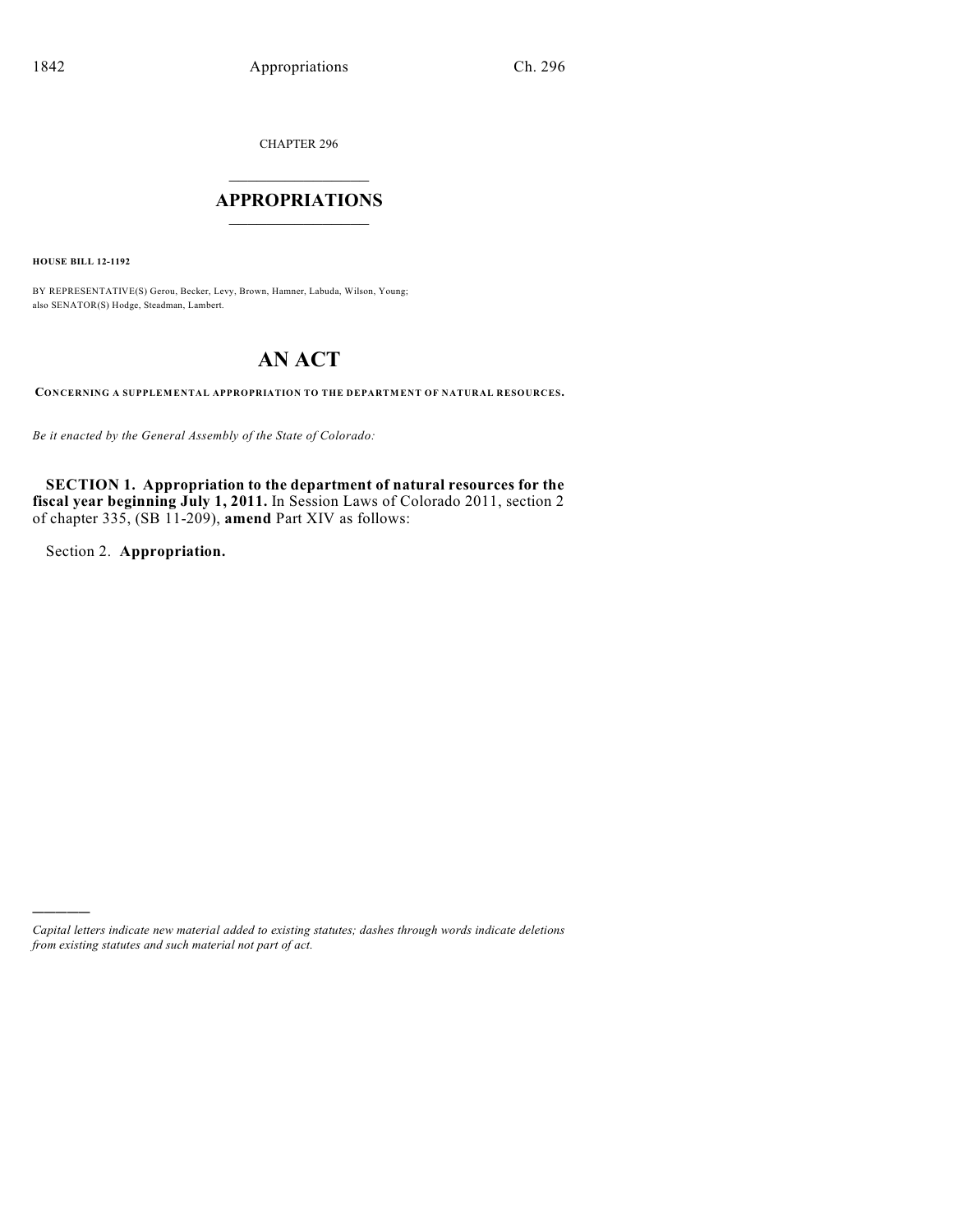|                                 |       |             | APPROPRIATION FROM |              |                       |              |  |  |
|---------------------------------|-------|-------------|--------------------|--------------|-----------------------|--------------|--|--|
|                                 |       |             |                    |              |                       |              |  |  |
| <b>ITEM <math>\&amp;</math></b> | TOTAL | GENERAL     | <b>GENERAL</b>     | CASH         | <b>REAPPROPRIATED</b> | FEDERAL      |  |  |
| <b>SUBTOTAL</b>                 |       | <b>FUND</b> | <b>FUND</b>        | <b>FUNDS</b> | <b>FUNDS</b>          | <b>FUNDS</b> |  |  |
|                                 |       |             | <b>EXEMPT</b>      |              |                       |              |  |  |
|                                 |       |             |                    |              |                       |              |  |  |

## **PART XIV DEPARTMENT OF NATURAL RESOURCES**

#### **(1) EXECUTIVE DIRECTOR'S OFFICE** Personal Services 3,758,804 3,758,804  $3,758,804$ <sup>a</sup> (43.8 FTE) Health, Life, and Dental 9,005,212 1,531,020 5,733,551 374,263 1,366,378  $374,263$ <sup>a</sup> Short-term Disability 154,967 27,743 103,755 5,731 17,738 S.B. 04-257 Amortization Equalization Disbursement 2,446,227 280,605 433,645 1,641,325 90,652 280,605  $1,641,325^{\circ}$  90,652<sup>a</sup> S.B. 06-235 Supplemental Amortization Equalization Disbursement 1,963,386 346,132 1,318,922 72,846 225,486 225,486  $1,318,922^{\circ}$   $72,846^{\circ}$ Shift Differential 17,732 17,732 17,732 17,732 17,732 17,732 17,732 17,732 17,732 17,732 17,732 17,732 17,732 17,732 17,732 17,732 17,732 17,732 17,732 17,732 17,732 17,732 17,732 17,732 17,732 17,732 17,000 17,000 17,12 Workers' Compensation 1,403,091 199,253 1,148,866 24,310 30,662 Operating Expenses 1,241,241 1,060,97<sup>b</sup> 174,927<sup>b</sup> 5,337  $174,927$ <sup>a</sup>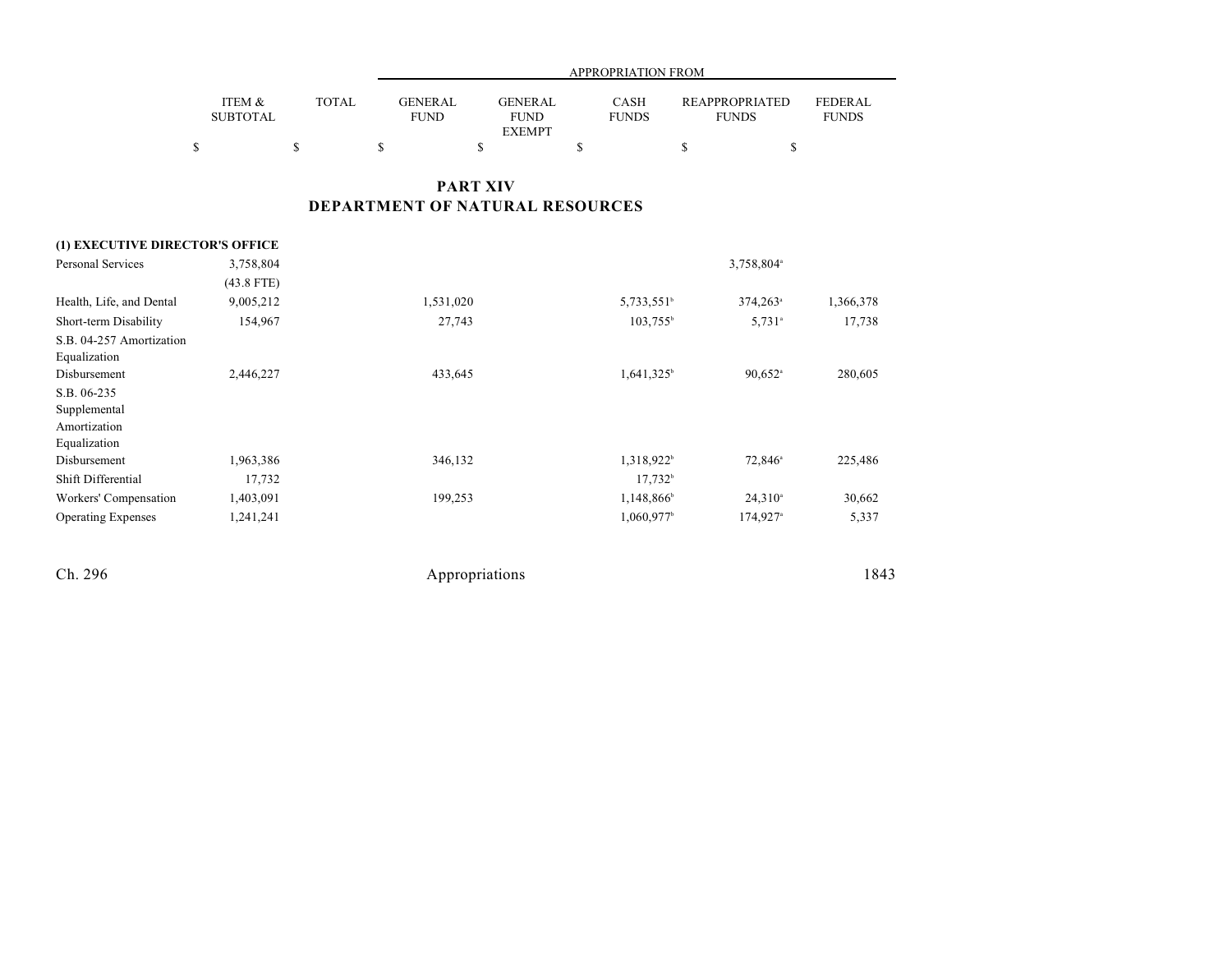| <b>APPROPRIATION FROM</b> |  |
|---------------------------|--|
|                           |  |

|                               | <b>ITEM &amp;</b><br><b>SUBTOTAL</b><br>\$ | <b>TOTAL</b><br>\$ | <b>GENERAL</b><br><b>FUND</b><br>\$<br>\$ | <b>GENERAL</b><br><b>FUND</b><br><b>EXEMPT</b> | CASH<br><b>FUNDS</b><br>\$ | <b>REAPPROPRIATED</b><br><b>FUNDS</b><br>\$<br>\$ | FEDERAL<br><b>FUNDS</b> |
|-------------------------------|--------------------------------------------|--------------------|-------------------------------------------|------------------------------------------------|----------------------------|---------------------------------------------------|-------------------------|
| Legal Services for 45,410     |                                            |                    |                                           |                                                |                            |                                                   |                         |
| hours                         | 3,437,991                                  |                    | 832,772                                   |                                                | 2,515,078 <sup>b</sup>     | 39,520 <sup>a</sup>                               | 50,621                  |
| Purchase of Services          |                                            |                    |                                           |                                                |                            |                                                   |                         |
| from Computer Center          | 5,411,608                                  |                    | 471,648                                   |                                                | 3,314,076 <sup>b</sup>     | 1,521,241 <sup>a</sup>                            | 104,643                 |
| Multiuse Network              |                                            |                    |                                           |                                                |                            |                                                   |                         |
| Payments                      | 2,186,240                                  |                    | 130,554                                   |                                                | 1,375,172 <sup>b</sup>     | 569,738 <sup>a</sup>                              | 110,776                 |
| Management and                |                                            |                    |                                           |                                                |                            |                                                   |                         |
| Administration of OIT         | 549,913                                    |                    | 1,517                                     |                                                | 297,502 <sup>b</sup>       | 244,797 <sup>a</sup>                              | 6,097                   |
| Payment to Risk               |                                            |                    |                                           |                                                |                            |                                                   |                         |
| Management and                |                                            |                    |                                           |                                                |                            |                                                   |                         |
| Property Funds                | 760,527                                    |                    | 68,601                                    |                                                | $670,925$ <sup>b</sup>     | $11,964$ <sup>a</sup>                             | 9,037                   |
| Vehicle Lease Payments        | 2,898,675                                  |                    | 293, 114                                  |                                                | $2,553,410^{\circ}$        |                                                   | 52,151                  |
|                               |                                            |                    |                                           |                                                |                            |                                                   |                         |
|                               | 2,776,937                                  |                    | 300,398                                   |                                                | 2,420,894                  |                                                   | 55,645                  |
| <b>Information Technology</b> |                                            |                    |                                           |                                                |                            |                                                   |                         |
| Asset Maintenance             | 266,989                                    |                    | 31,628                                    |                                                | $144,823^{\circ}$          | $90,538$ <sup>a</sup>                             |                         |
| Leased Space                  | 1,366,140                                  |                    | 536,714                                   |                                                | 801,645                    |                                                   | 27,781                  |
| Capitol Complex Leased        |                                            |                    |                                           |                                                |                            |                                                   |                         |
| Space                         | 872,671                                    |                    | 217,856                                   |                                                | 376,772 <sup>b</sup>       | $171, 126$ <sup>a</sup>                           | 106,917                 |
| <b>Communication Services</b> |                                            |                    |                                           |                                                |                            |                                                   |                         |
| Payments                      | 1,060,571                                  |                    |                                           |                                                | $1,060,571$ <sup>b</sup>   |                                                   |                         |
|                               |                                            | 38.801.985         |                                           |                                                |                            |                                                   |                         |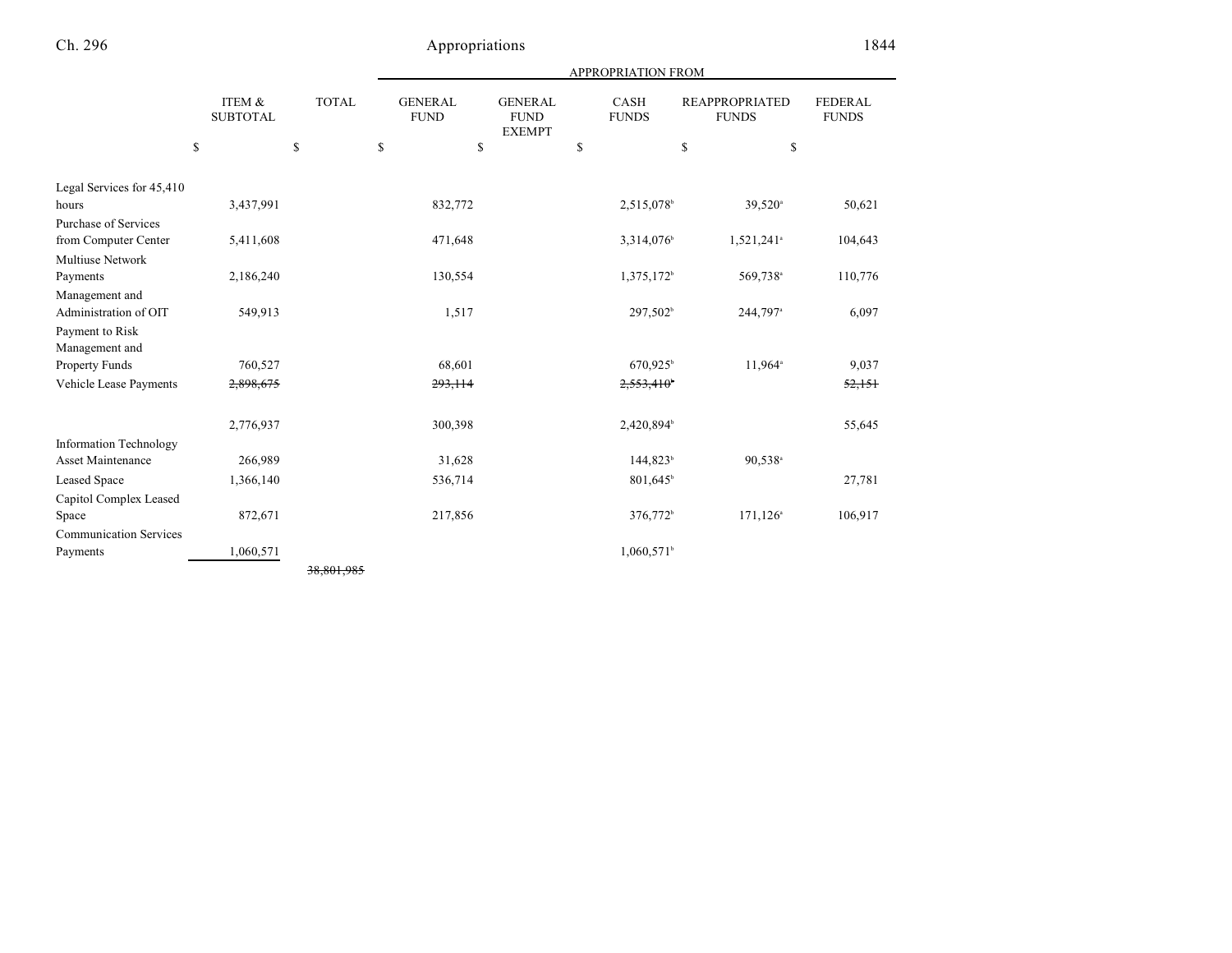#### 38,680,247

<sup>a</sup> Of these amounts, \$5,772,254 shall be from departmental indirect cost recoveries, \$1,316,390 shall be from statewide indirect cost recoveries, and \$61,813 shall be from the Department of Transportation and other state agencies.

<sup>b</sup> Of these amounts, \$22,952,081 \$22,819,565 shall be from various sources of cash funds and \$1,183,021 shall be from the Operational Account of the Severance Tax Trust Fund pursuant to Section 39-29-109.3 (1), C.R.S.

### **(2) DIVISION OF RECLAMATION, MINING, AND**

#### **SAFETY**

#### **(A) Coal Land Reclamation**

| Program Costs            | 2,145,204    | 723,214°             | 1,421,990 <sup>*</sup> |
|--------------------------|--------------|----------------------|------------------------|
|                          |              | 449.908 <sup>a</sup> | 1,695,296              |
|                          | $(23.0$ FTE) |                      |                        |
| Indirect Cost Assessment | 136,073      | $28,575^{\circ}$     | $107.498^{\circ}$      |
|                          | 2,281,277    |                      |                        |

<sup>a</sup> These amounts shall be from the Operational Account of the Severance Tax Trust Fund pursuant to Section 39-29-109.3 (1) (c), C.R.S.

<sup>h</sup> These amounts shall be from the United States Office of Surface Mining, and are shown for informational purposes only.

# **(B) Inactive Mines**

| Program Costs                       | 1,636,925    |
|-------------------------------------|--------------|
|                                     | $(16.4$ FTE) |
| Mine Site Reclamation <sup>42</sup> | 409.993      |
|                                     | $(1.2$ FTE)  |
| Reclamation of Forfeited            |              |
| Mine Sites <sup>43</sup>            | 171,000      |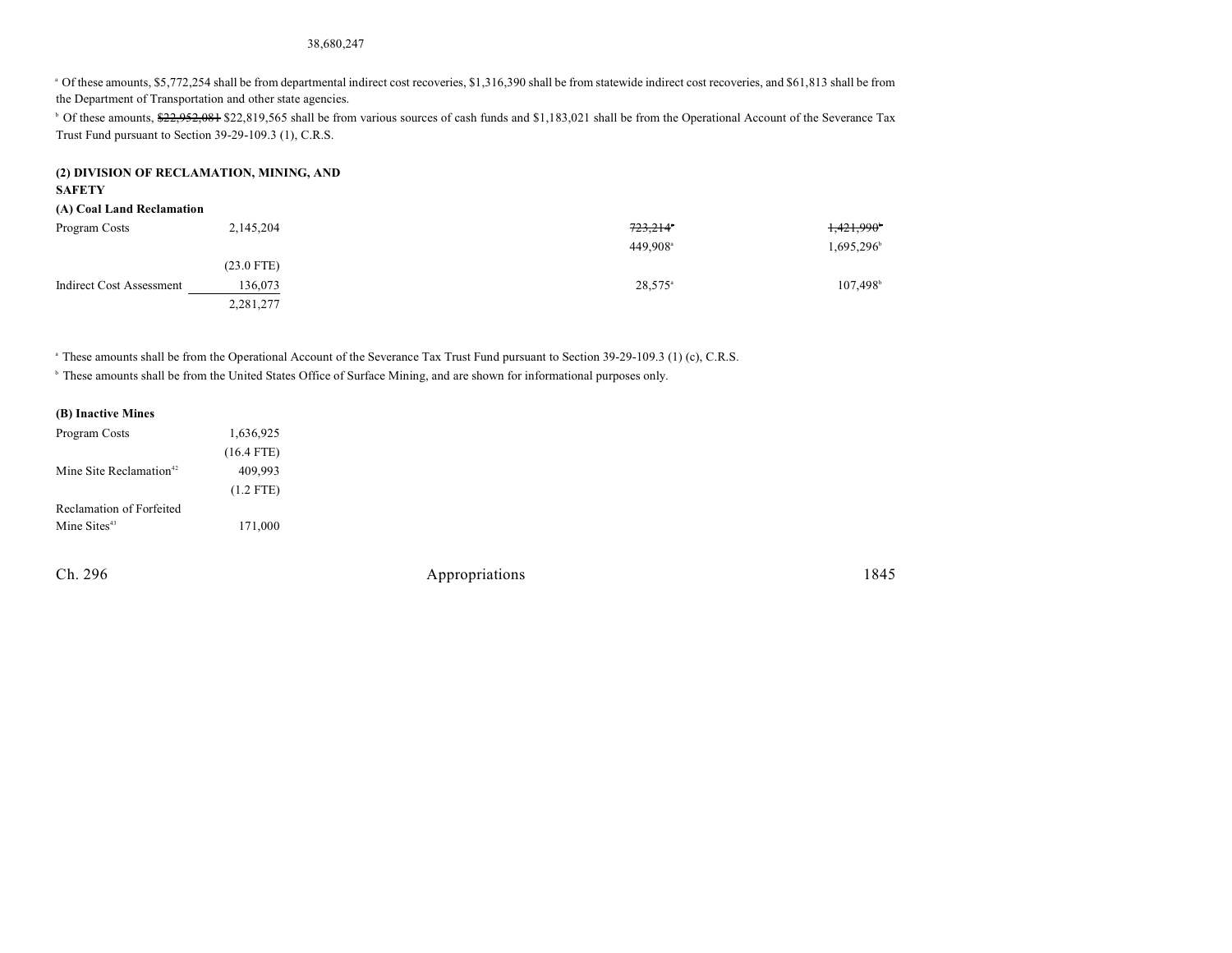|                                 |                           |              |                               | <b>APPROPRIATION FROM</b>                      |                        |                                |                         |  |
|---------------------------------|---------------------------|--------------|-------------------------------|------------------------------------------------|------------------------|--------------------------------|-------------------------|--|
|                                 | ITEM &<br><b>SUBTOTAL</b> | <b>TOTAL</b> | <b>GENERAL</b><br><b>FUND</b> | <b>GENERAL</b><br><b>FUND</b><br><b>EXEMPT</b> | CASH<br><b>FUNDS</b>   | REAPPROPRIATED<br><b>FUNDS</b> | FEDERAL<br><b>FUNDS</b> |  |
|                                 | \$                        | \$           | \$                            | \$                                             | Ф                      | \$<br>\$                       |                         |  |
| Abandoned Mine Safety           | 99,850<br>$(0.2$ FTE)     |              |                               |                                                |                        |                                |                         |  |
| <b>Indirect Cost Assessment</b> | 133,226<br>2,450,994      |              |                               |                                                | 1,182,116 <sup>a</sup> | $30,000^{\circ}$               | 1,238,878               |  |

<sup>a</sup> Of this amount, \$662,869 shall be from the Operational Account of the Severance Tax Trust Fund pursuant to Section 39-29-109.3 (1) (c), C.R.S., and \$519,247 shall be from the Abandoned Mine Reclamation Fund created in Section 34-34-102 (1), C.R.S.

<sup>b</sup> This amount shall be transferred from the Department of Public Health and Environment.

| (C) Minerals                    |              |                          |
|---------------------------------|--------------|--------------------------|
| Program Costs                   | 2,176,730    |                          |
|                                 | $(24.1$ FTE) |                          |
| <b>Indirect Cost Assessment</b> | 121,219      |                          |
|                                 | 2,297,949    | $2,297,949$ <sup>a</sup> |

<sup>a</sup> Of this amount, \$1,246,725 shall be from the Operational Account of the Severance Tax Trust Fund pursuant to Section 39-29-109.3 (1) (c), C.R.S., and \$1,051,224 shall be from the Mined Land Reclamation Fund established pursuant to Section 34-32-127 (1) (a), C.R.S.

#### **(D) Mines Program**

| Colorado and Federal |         |                      |         |
|----------------------|---------|----------------------|---------|
| Mine Safety Program  | 513,045 | 324.324 <sup>a</sup> | 188.721 |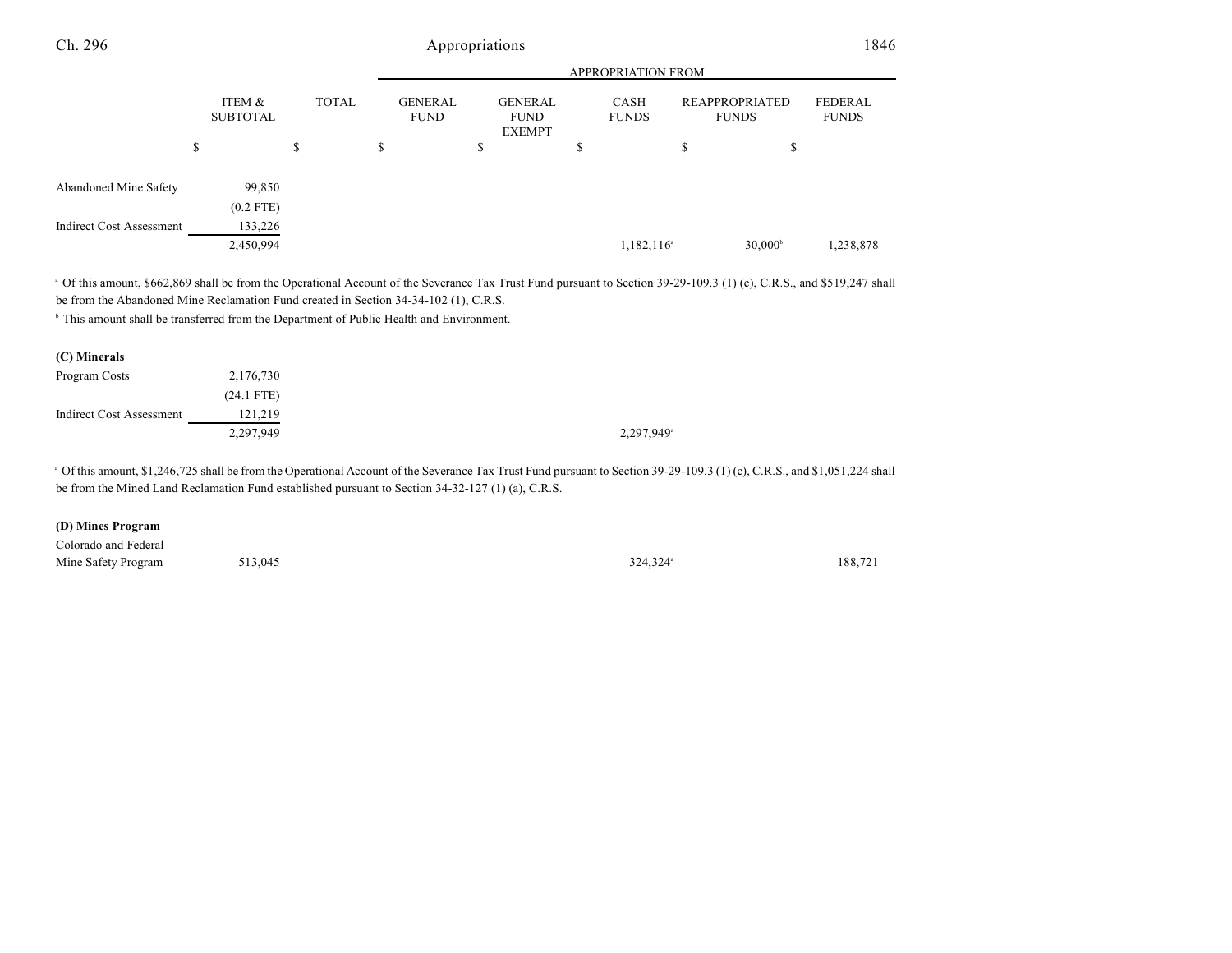|                              | $(5.0$ FTE) |                  |        |
|------------------------------|-------------|------------------|--------|
| <b>Blaster Certification</b> |             |                  |        |
| Program                      | 108,353     | $22,606^{\circ}$ | 85,747 |
|                              | $(1.0$ FTE) |                  |        |
| Indirect Cost Assessment     | 28,191      | $17,668^{\circ}$ | 10,523 |
|                              | 649,589     |                  |        |

<sup>a</sup> Of this amount, \$314,384 shall be from the Operational Account of the Severance Tax Trust Fund pursuant to Section 39-29-109.3 (1) (c), C.R.S., and \$9,940 shall be from fees.

<sup>b</sup> These amounts shall be from the Operational Account of the Severance Tax Trust Fund pursuant to Section 39-29-109.3 (1) (c), C.R.S.

| (E) Emergency         |        |                  |
|-----------------------|--------|------------------|
| <b>Response Costs</b> | 25,000 | $25.000^{\circ}$ |

<sup>a</sup> This amount shall be from the Operational Account of the Severance Tax Trust Fund pursuant to Section 39-29-109.3 (1) (c), C.R.S.

|                                                                                 |                           | 7,704,809 |                        |                      |         |
|---------------------------------------------------------------------------------|---------------------------|-----------|------------------------|----------------------|---------|
| (3) GEOLOGICAL SURVEY<br><b>Environmental Geology</b><br>and Geological Hazards |                           |           |                        |                      |         |
| Program                                                                         | 2,511,978<br>$(17.2$ FTE) |           | 1,464,341 <sup>a</sup> | 448,881 <sup>b</sup> | 598,756 |
| Mineral Resources and<br>Mapping                                                | 1,440,260<br>$(10.5$ FTE) |           | 1,117,949 <sup>c</sup> |                      | 322,311 |
|                                                                                 |                           |           |                        |                      |         |

| Ch. 296 | Appropriations | 1847 |
|---------|----------------|------|
|---------|----------------|------|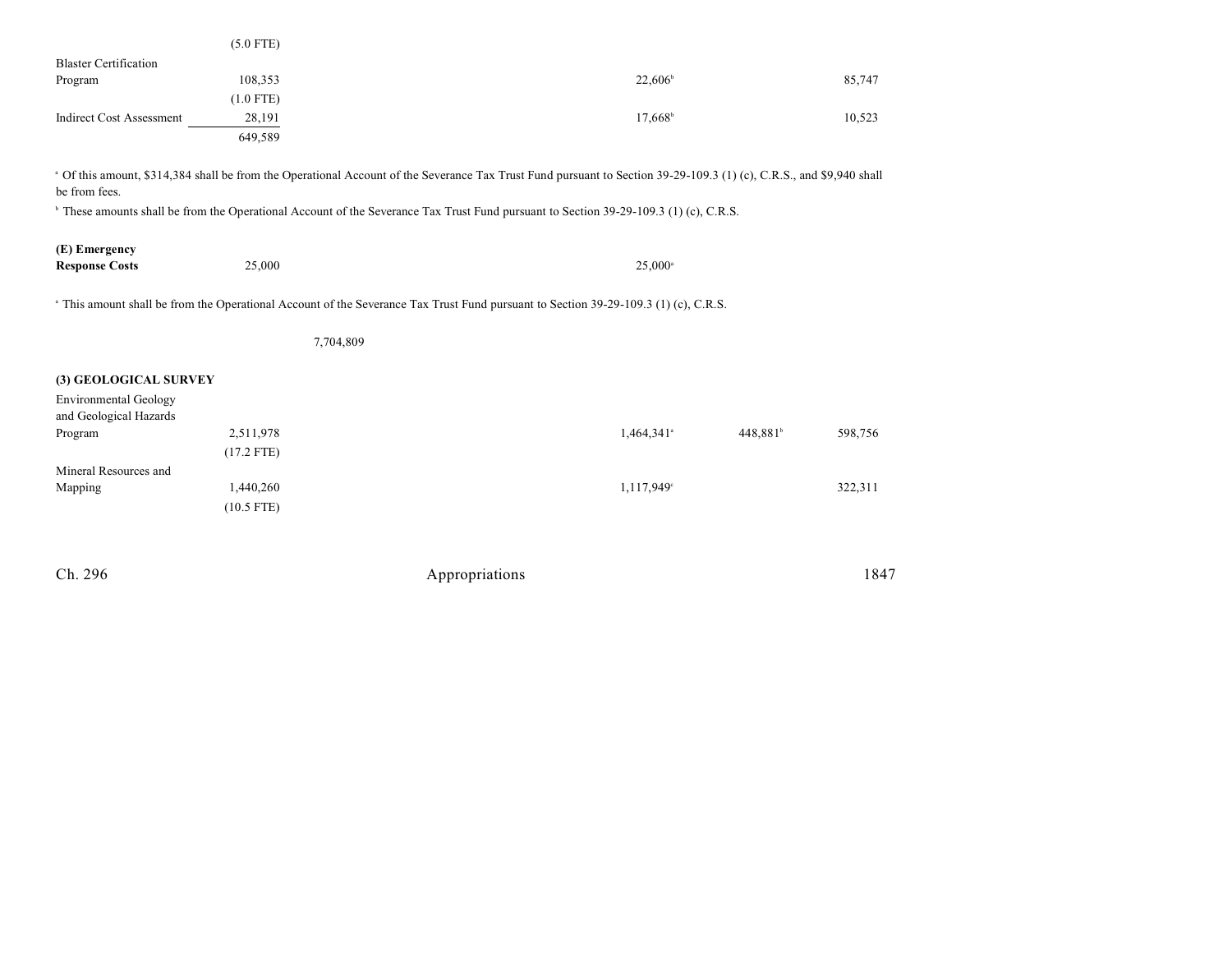|                                 |                           |              | <b>APPROPRIATION FROM</b>     |                                                |                             |                                |                                |  |  |
|---------------------------------|---------------------------|--------------|-------------------------------|------------------------------------------------|-----------------------------|--------------------------------|--------------------------------|--|--|
|                                 | ITEM &<br><b>SUBTOTAL</b> | <b>TOTAL</b> | <b>GENERAL</b><br><b>FUND</b> | <b>GENERAL</b><br><b>FUND</b><br><b>EXEMPT</b> | <b>CASH</b><br><b>FUNDS</b> | REAPPROPRIATED<br><b>FUNDS</b> | <b>FEDERAL</b><br><b>FUNDS</b> |  |  |
|                                 | \$                        | \$           | S                             | \$                                             | \$                          | \$<br>\$                       |                                |  |  |
| Colorado Avalanche              |                           |              |                               |                                                |                             |                                |                                |  |  |
| <b>Information Center</b>       | 707,872                   |              |                               |                                                | $280,750$ <sup>d</sup>      | 408,935°                       | 18,187                         |  |  |
|                                 | $(8.4$ FTE)               |              |                               |                                                |                             |                                |                                |  |  |
| <b>Indirect Cost Assessment</b> | 152,789                   |              |                               |                                                | 110,548 <sup>f</sup>        |                                | 42,241                         |  |  |
|                                 |                           | 4,812,899    |                               |                                                |                             |                                |                                |  |  |

<sup>a</sup> Of this amount, \$919,233 shall be from the Operational Account of the Severance Tax Trust Fund pursuant to Section 39-29-109.3 (1) (b), C.R.S., and \$545,108 shall be from fees for geological services.

<sup>b</sup> This amount shall be from fees for geological services from the Department of Transportation, other state agencies, and indirect cost recoveries.

of this amount, \$1,028,048 shall be from the Operational Account of the Severance Tax Trust Fund Section 39-29-109.3 (1) (b), C.R.S., and \$89,901 shall be from fees paid by local governments.

<sup>d</sup> Of this amount, \$157,523 shall be from the Operational Account of the Severance Tax Trust Fund pursuant to Section 39-29-109.3 (1) (b), C.R.S., \$121,227 shall be from grants and training and materials fees, and \$2,000 shall be from the Snowmobile Recreation Fund established pursuant to Section 33-14-106, C.R.S.

<sup>e</sup> This amount shall be from the Department of Transportation.

<sup>f</sup> This amount shall be from the Operational Account of the Severance Tax Trust Fund pursuant to Section 39-29-109.3 (1) (b), C.R.S.

#### **(4) OIL AND GAS CONSERVATION COMMISSION**

| Program Costs | <del>5,925,222</del> | 5,925,222            |
|---------------|----------------------|----------------------|
|               | 5,987,635            | 5,987,635            |
|               |                      | $(67.0 \text{ FFE})$ |
|               |                      | $(67.5$ FTE)         |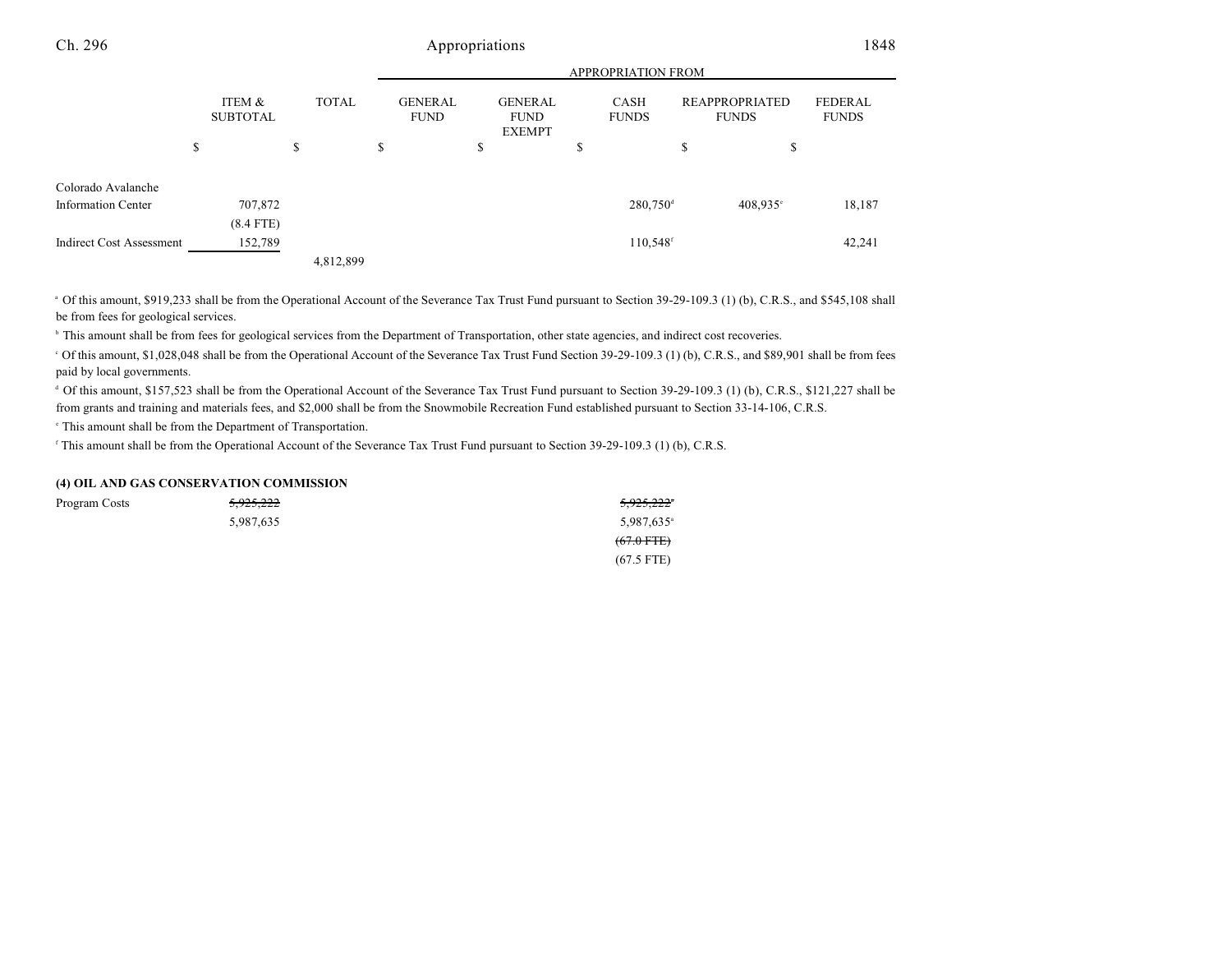| Underground Injection            |           |           |                      |             |
|----------------------------------|-----------|-----------|----------------------|-------------|
| Program                          | 96,559    |           |                      | 96,559      |
|                                  |           |           |                      | $(2.0$ FTE) |
| Plugging and Reclaiming          |           |           |                      |             |
| Abandoned Wells                  | 445,000   |           | 445,000 <sup>b</sup> |             |
| <b>Environmental Assistance</b>  |           |           |                      |             |
| and Complaint                    |           |           |                      |             |
| Resolution                       | 312,033   |           | $312,033^b$          |             |
| Emergency Response <sup>44</sup> | 1,000,000 |           | $1,000,000^{\circ}$  |             |
| Special Environmental            |           |           |                      |             |
| Protection and Mitigation        |           |           |                      |             |
| Studies <sup>45</sup>            | 325,000   |           | 325,000 <sup>b</sup> |             |
| <b>Indirect Cost Assessment</b>  | 463,897   |           | $456,220^{\circ}$    | 7,677       |
|                                  |           | 8,567,711 |                      |             |
|                                  |           | 8,630,124 |                      |             |
|                                  |           |           |                      |             |

<sup>a</sup> Of this amount, \$3,238,925 shall be from the Operational Account of the Severance Tax Trust Fund pursuant to Section 39-29-109.3 (1) (a), C.R.S., and \$2,686,297 \$2,748,710 shall be from the Oil and Gas Conservation and Environmental Response Fund established pursuant to Section 34-60-122 (5), C.R.S.

<sup>b</sup> These amounts shall be from the Oil and Gas Conservation and Environmental Response Fund established pursuant to Section 34-60-122 (5), C.R.S.

#### **(5) STATE BOARD OF LAND COMMISSIONERS**

| Program Costs                   | 3,702,589    |
|---------------------------------|--------------|
|                                 | $(37.0$ FTE) |
| Public Access Program           |              |
| Damage and                      |              |
| <b>Enhancement Costs</b>        | 225,000      |
| <b>Indirect Cost Assessment</b> | 189,581      |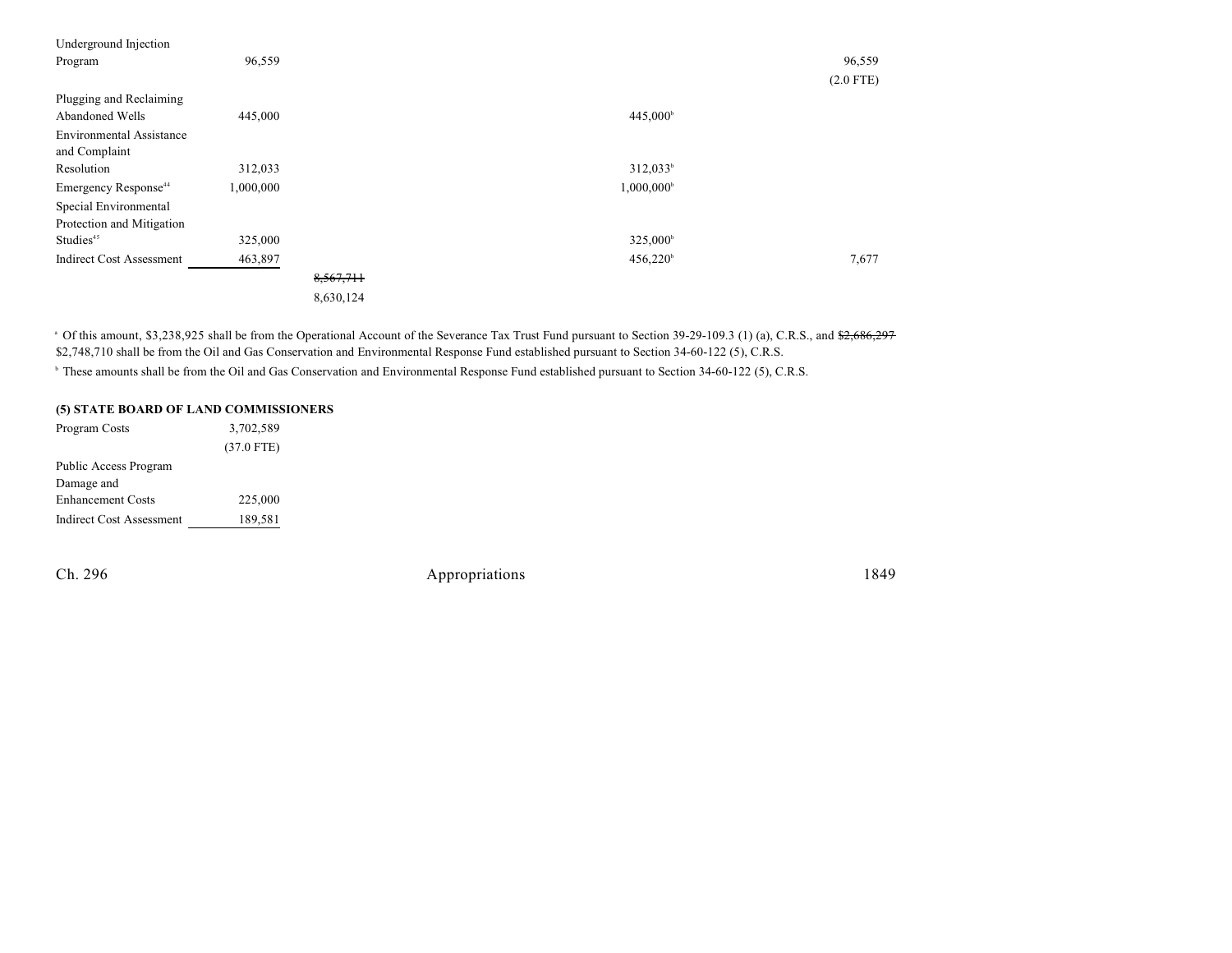|                           |   |              | <b>APPROPRIATION FROM</b> |                               |  |                                                |  |                             |   |                                       |                         |
|---------------------------|---|--------------|---------------------------|-------------------------------|--|------------------------------------------------|--|-----------------------------|---|---------------------------------------|-------------------------|
| ITEM &<br><b>SUBTOTAL</b> |   | <b>TOTAL</b> |                           | <b>GENERAL</b><br><b>FUND</b> |  | <b>GENERAL</b><br><b>FUND</b><br><b>EXEMPT</b> |  | <b>CASH</b><br><b>FUNDS</b> |   | <b>REAPPROPRIATED</b><br><b>FUNDS</b> | FEDERAL<br><b>FUNDS</b> |
| S                         | S |              | S                         |                               |  |                                                |  |                             | S |                                       |                         |
|                           |   | 4, 117, 170  |                           |                               |  |                                                |  | $3,892,170$ <sup>a</sup>    |   | 225,000 <sup>b</sup>                  |                         |

<sup>a</sup> Of this amount, \$3,817,170 shall be from the State Land Board Trust Administration Fund established pursuant to Section 36-1-145 (2) (a), C.R.S., and is derived from mineral royalties, bonus income, lease rental revenue, timber sales, related interest income, and fees, and \$75,000 shall be from the State Board of Land Commissioners Land and Water Management Fund created pursuant to Section 36-1-148 (1), C.R.S.

<sup>b</sup> This amount shall be from the Department of Natural Resources, Division of Wildlife.

| (6) PARKS AND OUTDOOR RECREATION |               |                         |         |  |  |  |  |  |
|----------------------------------|---------------|-------------------------|---------|--|--|--|--|--|
| (A) State Park                   |               |                         |         |  |  |  |  |  |
| <b>Operations</b>                | 23.679.514    | 23.240.806 <sup>a</sup> | 438.708 |  |  |  |  |  |
|                                  | $(247.3$ FTE) |                         |         |  |  |  |  |  |

Of this amount, \$18,611,148 shall be from the Parks and Outdoor Recreation Cash Fund established pursuant to Section 33-10-111 (1), C.R.S., \$2,243,971 shall be from <sup>a</sup> the Operational Account of the Severance Tax Trust Fund pursuant to Section 39-29-109.3 (1) (f), C.R.S., \$1,859,306 shall be from Lottery proceeds (including reserves from prior years) and is shown for informational purposes only, \$122,690 shall be from the Snowmobile Recreation Fund established pursuant to Section 33-14-106, C.R.S., \$7,437 shall be from the Off-highway VehicleRecreation Fund established pursuant to Section 33-14.5-106 (1), C.R.S., and \$396,254 shall be from various sources of cash funds.

<sup>6</sup> This amount is anticipated to be received from the United States Bureau of Reclamation through a cost-sharing agreement to address the net operating deficit of Paonia, Vega, Rifle Gap, Crawford, and Navajo State parks, and is shown for informational purposes only.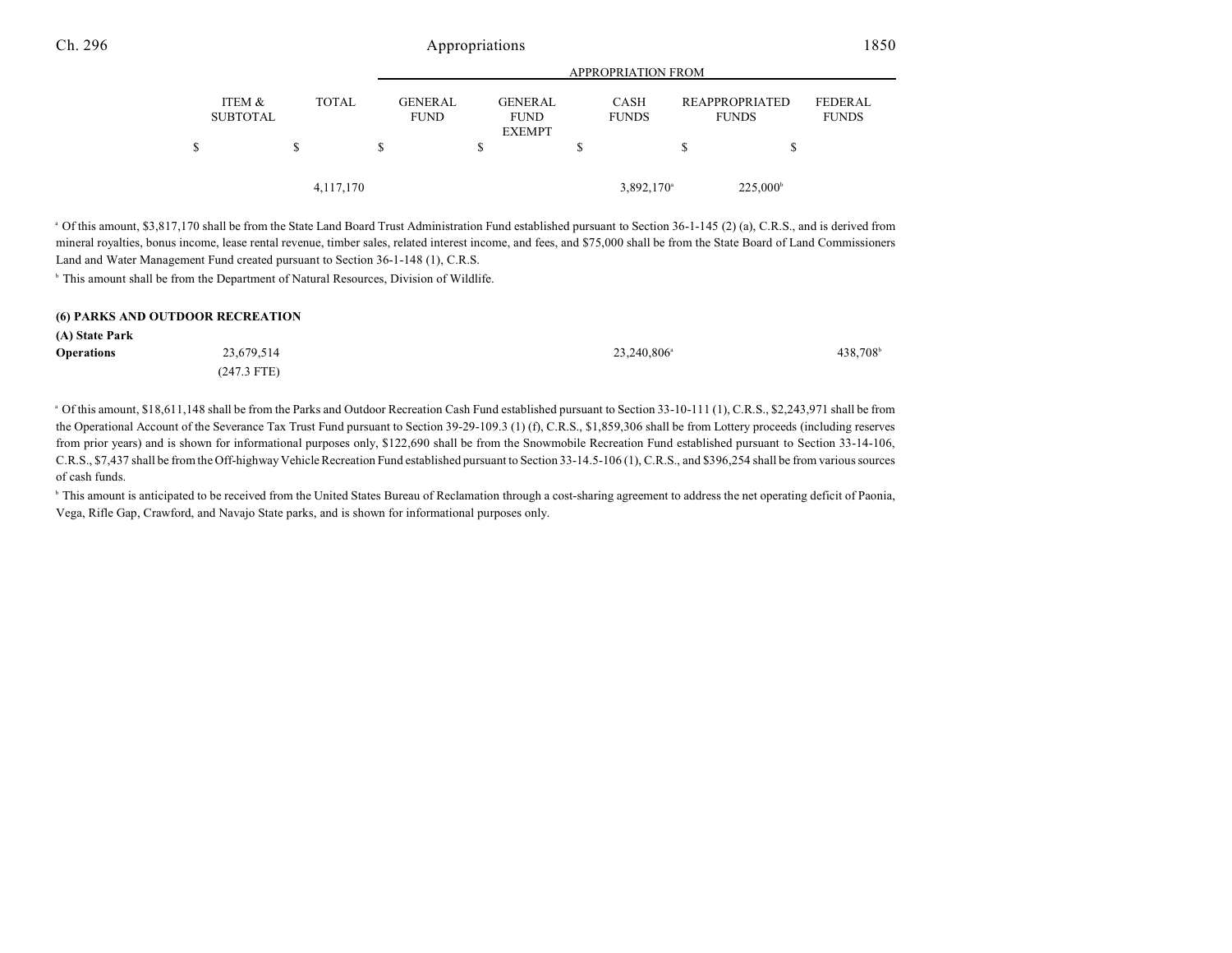| (B) Great Outdoors Colorado Board Grants |              |
|------------------------------------------|--------------|
| Land and Water                           |              |
| Protection                               | 709,000      |
|                                          | $(2.0$ FTE)  |
| Operations and                           |              |
| Maintenance                              | 1,969,000    |
|                                          | $(14.5$ FTE) |
| Statewide Programs                       | 1,657,000    |
|                                          | $(6.0$ FTE)  |
|                                          | 4,335,000    |

<sup>a</sup> This amount shall be from the Great Outdoors Colorado Board established in Article XXVII, Section 1 of the State Constitution, and is shown for informational purposes only.

| (C) Special Purpose     |           |                          |                      |
|-------------------------|-----------|--------------------------|----------------------|
| Snowmobile Program      | 1,000,924 | 1,000,924 <sup>a</sup>   |                      |
|                         |           | $(1.3$ FTE)              |                      |
| <b>River Outfitters</b> |           |                          |                      |
| Regulation              | 142,966   | 142,966 <sup>b</sup>     |                      |
|                         |           | $(0.5$ FTE)              |                      |
| Off-highway Vehicle     |           |                          |                      |
| Program                 | 532,501   | 532,501°                 |                      |
|                         |           | $(3.0$ FTE)              |                      |
| Off-highway Vehicle     |           |                          |                      |
| Grants <sup>46</sup>    | 4,000,000 | $4,000,000$ <sup>c</sup> |                      |
| <b>Federal Grants</b>   | 750,000   |                          | 750,000 <sup>d</sup> |
|                         |           |                          |                      |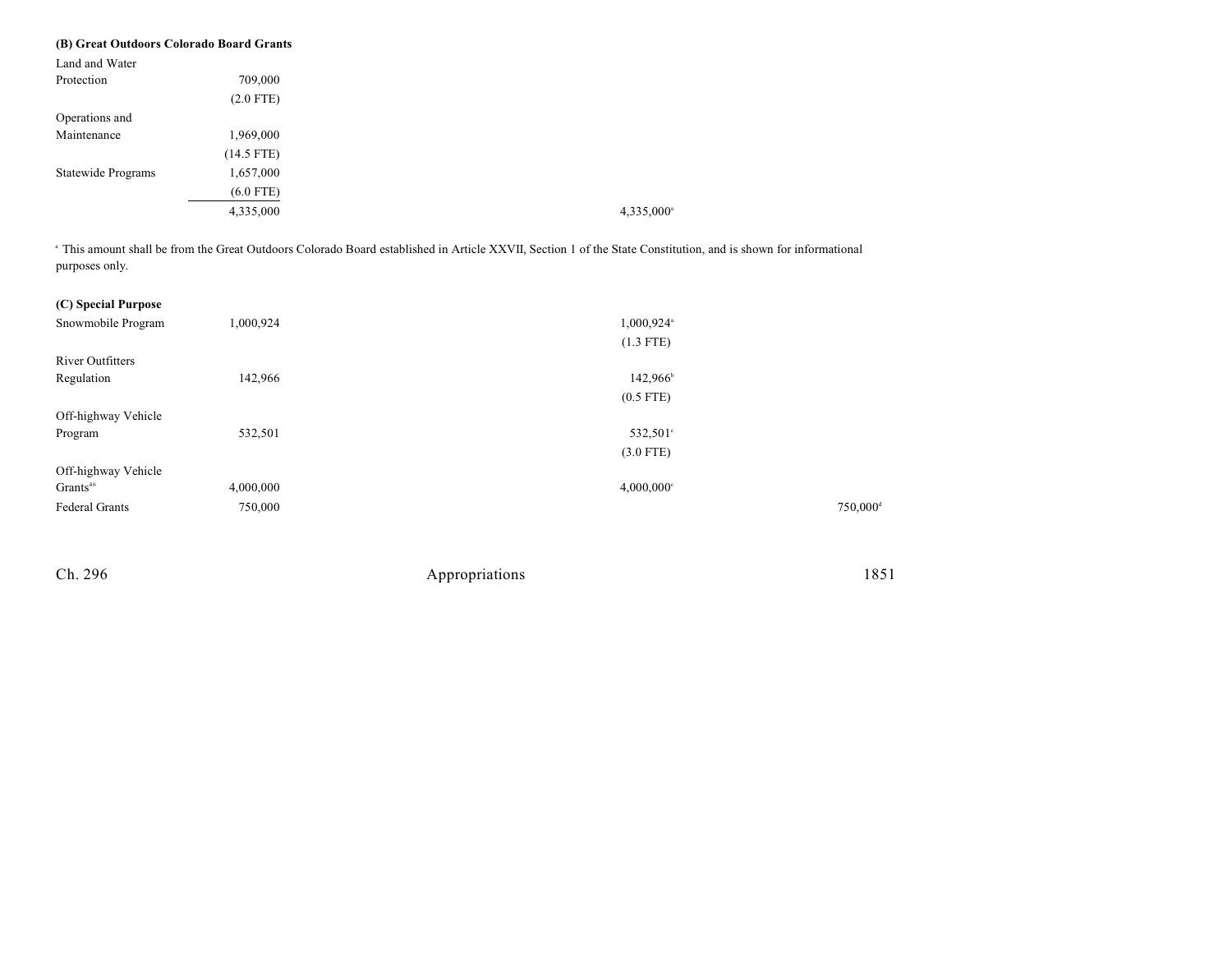|                                 |                                 |                    | APPROPRIATION FROM                  |    |                                                |    |                          |    |                                             |                                |
|---------------------------------|---------------------------------|--------------------|-------------------------------------|----|------------------------------------------------|----|--------------------------|----|---------------------------------------------|--------------------------------|
|                                 | ITEM &<br><b>SUBTOTAL</b><br>\$ | <b>TOTAL</b><br>\$ | <b>GENERAL</b><br><b>FUND</b><br>\$ | \$ | <b>GENERAL</b><br><b>FUND</b><br><b>EXEMPT</b> | \$ | CASH<br><b>FUNDS</b>     | \$ | <b>REAPPROPRIATED</b><br><b>FUNDS</b><br>\$ | <b>FEDERAL</b><br><b>FUNDS</b> |
|                                 |                                 |                    |                                     |    |                                                |    |                          |    |                                             |                                |
| S.B. 03-290 Enterprise          |                                 |                    |                                     |    |                                                |    |                          |    |                                             |                                |
| Fund                            | 200,000                         |                    |                                     |    |                                                |    | $200,000$ <sup>e</sup>   |    |                                             |                                |
| System Operations and           |                                 |                    |                                     |    |                                                |    |                          |    |                                             |                                |
| Support                         | 661,500                         |                    |                                     |    |                                                |    | 661,500 <sup>f</sup>     |    |                                             |                                |
| Connectivity at State           |                                 |                    |                                     |    |                                                |    |                          |    |                                             |                                |
| Parks                           | 370,000                         |                    |                                     |    |                                                |    | 370,000f                 |    |                                             |                                |
| <b>Asset Management</b>         | 270,000                         |                    |                                     |    |                                                |    | $270,000$ <sup>f</sup>   |    |                                             |                                |
| Natural Resource                |                                 |                    |                                     |    |                                                |    |                          |    |                                             |                                |
| Protection                      | 600,000                         |                    |                                     |    |                                                |    | 150,000 <sup>s</sup>     |    |                                             | 450,000h                       |
| Miscellaneous Small             |                                 |                    |                                     |    |                                                |    |                          |    |                                             |                                |
| Projects                        | 2,000,000                       |                    |                                     |    |                                                |    | $2,000,000$ <sup>f</sup> |    |                                             |                                |
| <b>Trails Grants</b>            | 2,200,000                       |                    |                                     |    |                                                |    | 1,800,000 <sup>i</sup>   |    |                                             | $400,000$ <sup>j</sup>         |
| S.B. 08-226 Aquatic             |                                 |                    |                                     |    |                                                |    |                          |    |                                             |                                |
| Nuisance Species                | 2,684,673                       |                    |                                     |    |                                                |    | $2,684,673$ <sup>k</sup> |    |                                             |                                |
|                                 |                                 |                    |                                     |    |                                                |    | $(7.0$ FTE)              |    |                                             |                                |
| <b>Indirect Cost Assessment</b> | 1,630,268                       |                    |                                     |    |                                                |    | 1,583,099                |    |                                             | $47,169^m$                     |
|                                 | 17,042,832                      |                    |                                     |    |                                                |    |                          |    |                                             |                                |

<sup>a</sup> This amount shall be from the Snowmobile Recreation Fund established pursuant to Section 33-14-106, C.R.S.

<sup>b</sup> Of this amount, \$104,466 shall be from the River Outfitters Cash Fund established pursuant to Section 33-32-111, C.R.S., and \$38,500 shall be from the Parks and Outdoor Recreation Cash Fund established pursuant to Section 33-10-111 (1), C.R.S.

<sup>e</sup> These amounts shall be from the Off-highway Vehicle Recreation Fund established pursuant to Section 33-14.5-106 (1), C.R.S.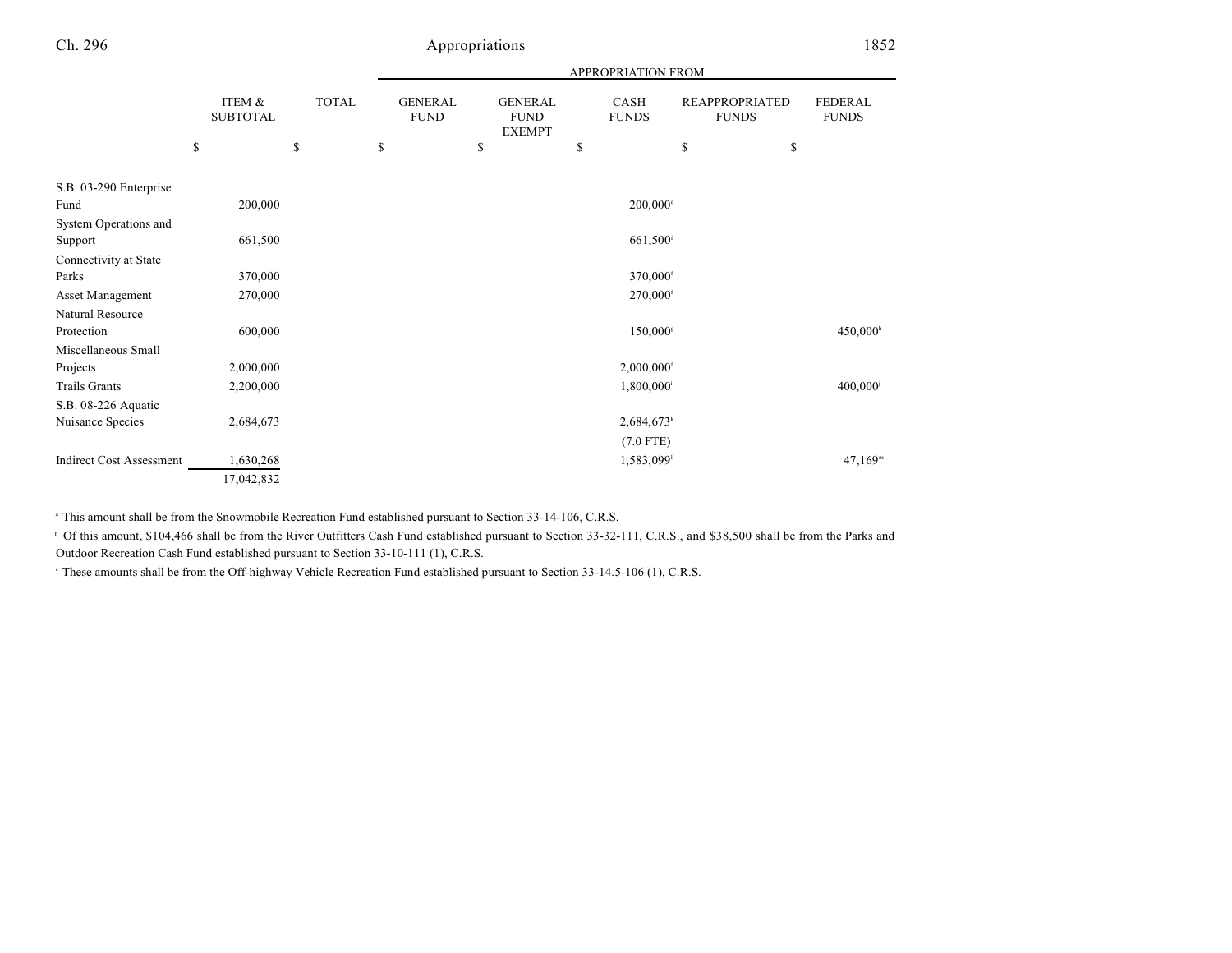<sup>d</sup> This amount reflects funds anticipated to be received from the United States Coast Guard, and is shown for informational purposes only.

<sup>e</sup> This amount shall be from the Parks and Outdoor Recreation Cash Fund established pursuant to Section 33-10-111 (1), C.R.S.

These amounts shall be from lottery proceeds (including reserves from prior years), and are shown for informational purposes only.

<sup>#</sup> This amount shall be from the Great Outdoors Colorado Board established in Section 1 of Article XXVII of the State Constitution, and is shown for informational purposes only.

<sup>h</sup> This amount reflects anticipated funds from the Federal Emergency Management Agency, and is shown for informational purposes only.

<sup>1</sup> Of this amount, \$1,650,000 shall be from the Great Outdoors Colorado Board and is shown for informational purposes only, and \$150,000 shall be from Lottery proceeds (including reserves from prior years), and is shown for informational purposes only.

<sup>j</sup> This amount reflects anticipated funds from the United States Department of the Interior, Land and Water Conservation Fund State Assistance Program, and the United States Department of Transportation, Recreational Trails Program, and is shown for informational purposes only.

<sup>k</sup> This amount shall be from the Division of Parks and Outdoor Recreation Aquatic Nuisance Species Fund created in Section 33-10.5-108 (1) (a), C.R.S., is continuously appropriated to the Division of Parks and Outdoor Recreation, and is shown for informational purposes only.

<sup>1</sup> Of this amount, \$1,328,630 shall be from the Parks and Outdoor Recreation Cash Fund established pursuant to Section 33-10-111 (1), C.R.S., and \$254,469 shall be from the Operational Account of the Severance Tax Trust Fund pursuant to Section 39-29-109.3 (1) (f), C.R.S.

" This amount reflects anticipated funds from the United States Coast Guard and the Bureau of Reclamation, and is shown for informational purposes only.

45,057,346

#### **(7) COLORADO WATER CONSERVATION BOARD**

| (A) Administration            |              |
|-------------------------------|--------------|
| Personal Services             | 2,914,947    |
|                               | $(30.0$ FTE) |
| <b>Operating Expenses</b>     | 472,761      |
| <b>River Decision Support</b> |              |
| Systems                       | 456,784      |
|                               | $(4.0$ FTE)  |
|                               | 3,844,492    |
|                               |              |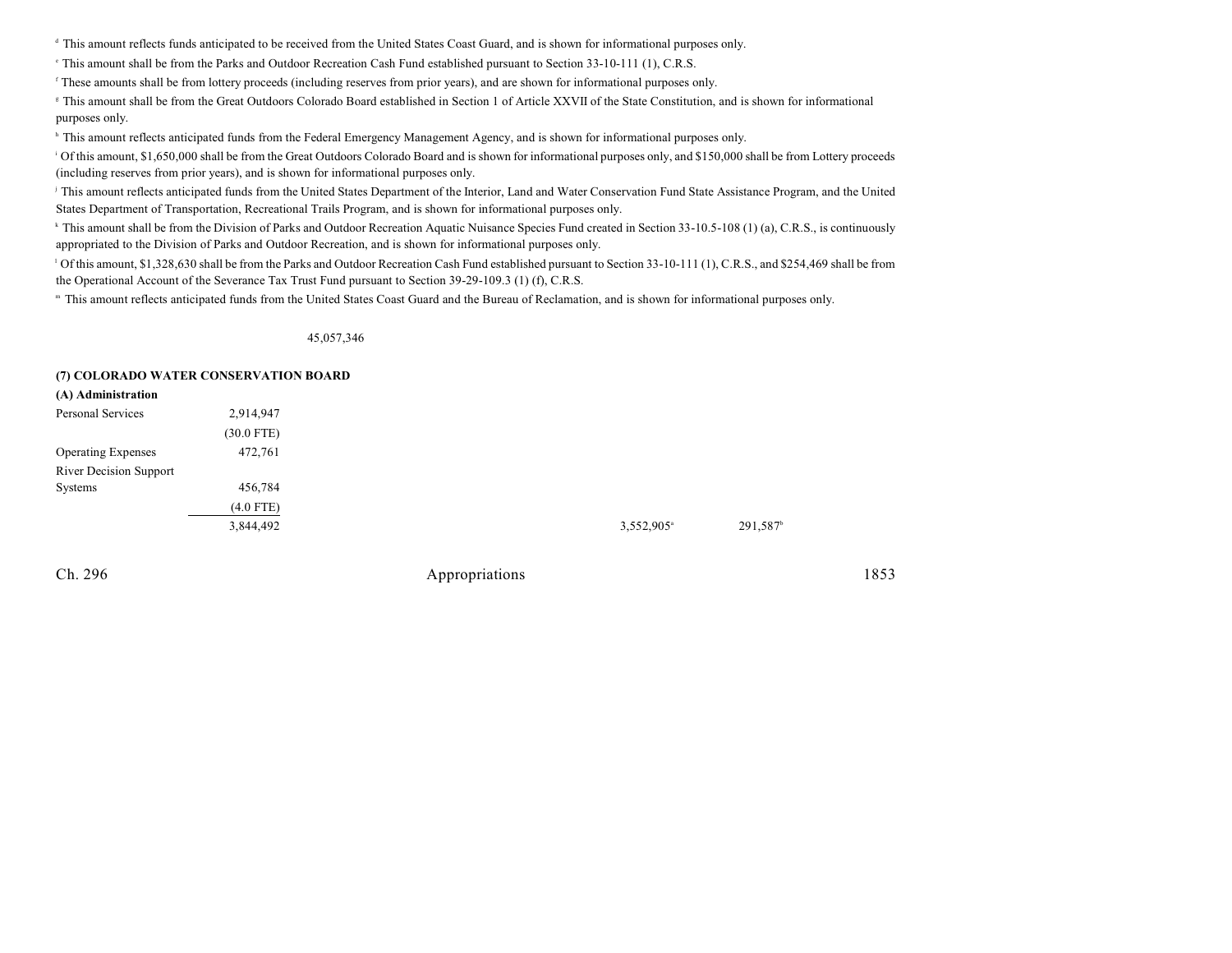|                           |              |                        |                               | <b>APPROPRIATION FROM</b>   |                                       |                         |  |
|---------------------------|--------------|------------------------|-------------------------------|-----------------------------|---------------------------------------|-------------------------|--|
| ITEM &<br><b>SUBTOTAL</b> | <b>TOTAL</b> | GENERAL<br><b>FUND</b> | <b>GENERAL</b><br><b>FUND</b> | <b>CASH</b><br><b>FUNDS</b> | <b>REAPPROPRIATED</b><br><b>FUNDS</b> | FEDERAL<br><b>FUNDS</b> |  |
|                           |              |                        | <b>EXEMPT</b>                 |                             |                                       |                         |  |
|                           |              |                        |                               |                             |                                       |                         |  |

Of this amount, \$3,509,155 shall be from reserves in the Colorado Water Conservation Board Construction Fund established pursuant to Section 37-60-121 (1) (a), C.R.S., <sup>a</sup> and \$43,750 shall be from the Operational Account of the Severance Tax Trust Fund pursuant to Section 39-29-109.3 (1) (d), C.R.S.

<sup>b</sup> This amount shall be from the Wildlife Cash Fund established pursuant to Section 33-1-112 (1) (a), C.R.S.

| (B) Special Purpose      |             |                          |         |
|--------------------------|-------------|--------------------------|---------|
| Intrastate Water         |             |                          |         |
| Management and           |             |                          |         |
| Development              | 470,464     | 470,464 <sup>a</sup>     |         |
| Federal Emergency        |             |                          |         |
| Management Assistance    | 143,928     | $13,732$ <sup>a</sup>    | 130,196 |
|                          | $(2.0$ FTE) |                          |         |
| Weather Modification     | 25,000      | $25,000^{\circ}$         |         |
| Water Conservation       |             |                          |         |
| Program                  | 285,166     | $285,166^{\circ}$        |         |
|                          |             | $(4.0$ FTE)              |         |
| H.B. 05-1254 Water       |             |                          |         |
| Efficiency Grant Program | 598,788     | 598,788°                 |         |
|                          |             | $(1.0$ FTE)              |         |
| Severance Tax Fund       | 1,275,500   | $1,275,500$ <sup>d</sup> |         |
| Interbasin Compacts      | 1,141,167   | $1,141,167$ <sup>e</sup> |         |
|                          |             |                          |         |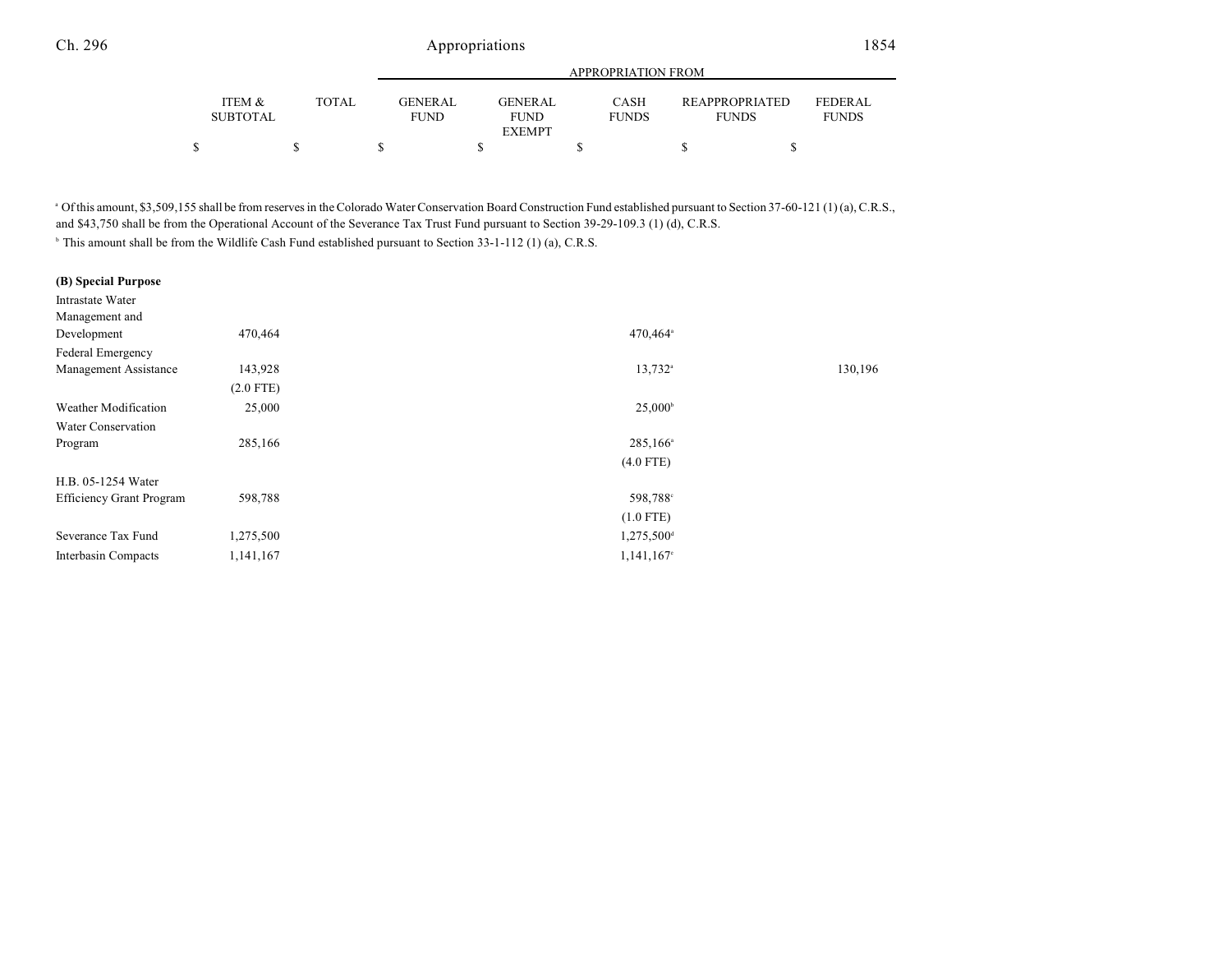|                             |           | $(3.7$ FTE)          |        |
|-----------------------------|-----------|----------------------|--------|
| Platte River Basin          |           |                      |        |
| Cooperative Agreement       | 231,534   | 231,534 <sup>f</sup> |        |
|                             |           | $(1.0$ FTE)          |        |
| S.B. 02-87 Colorado         |           |                      |        |
| <b>Watershed Protection</b> |           |                      |        |
| Fund                        | 119,942   | 119,942 <sup>s</sup> |        |
| Indirect Cost Assessment    | 588,748   | 577,833 <sup>a</sup> | 10,915 |
|                             | 4,880,237 |                      |        |

<sup>a</sup> These amounts shall be from the Colorado Water Conservation Board Construction Fund established pursuant to Section 37-60-121 (1) (a), C.R.S.

<sup>b</sup> This amount shall be from weather modification permit fees pursuant to Section 36-20-113 (1), C.R.S.

<sup>c</sup> Of this amount, \$498,788 shall be from the Water Efficiency Grant Program Cash Fund created in Section 37-60-126 (12) (a) (I), C.R.S., and \$100,000 shall be from reserves in the Colorado Water Conservation Board Construction Fund established pursuant to Section 37-60-121 (1) (a), C.R.S.

<sup>d</sup> This amount shall be from the Operational Account of the Severance Tax Trust Fund pursuant to Section 39-29-109.3 (1) (d), C.R.S.

of this amount, \$741,167 shall be from the Interbasin Compact Committee Operation Fund created in Section 37-75-107, C.R.S., is continuously appropriated to the Colorado Water Conservation Board, and is shown for informational purposes only, and \$400,000 shall be from reserves in the Colorado Water Conservation Board Construction Fund established pursuant to Section 37-60-121 (1) (a), C.R.S.

<sup>f</sup> This amount shall be from the Fish and Wildlife Resources Fund established pursuant to Section 37-60-121 (6), C.R.S.

<sup>8</sup> This amount shall be from the Colorado Healthy Rivers Fund established pursuant to Section 39-22-2403 (1) C.R.S.

8,724,729

| <b>(8) WATER RESOURCES DIVISION</b> |               |            |                      |  |  |  |  |
|-------------------------------------|---------------|------------|----------------------|--|--|--|--|
| Personal Services                   | 17,652,932    | 17,136,370 | 516.562 <sup>a</sup> |  |  |  |  |
|                                     | $(243.1$ FTE) |            |                      |  |  |  |  |
| <b>Operating Expenses</b>           | 1,399,974     | 960,466    | 439.508 <sup>a</sup> |  |  |  |  |
|                                     |               |            |                      |  |  |  |  |
|                                     |               |            |                      |  |  |  |  |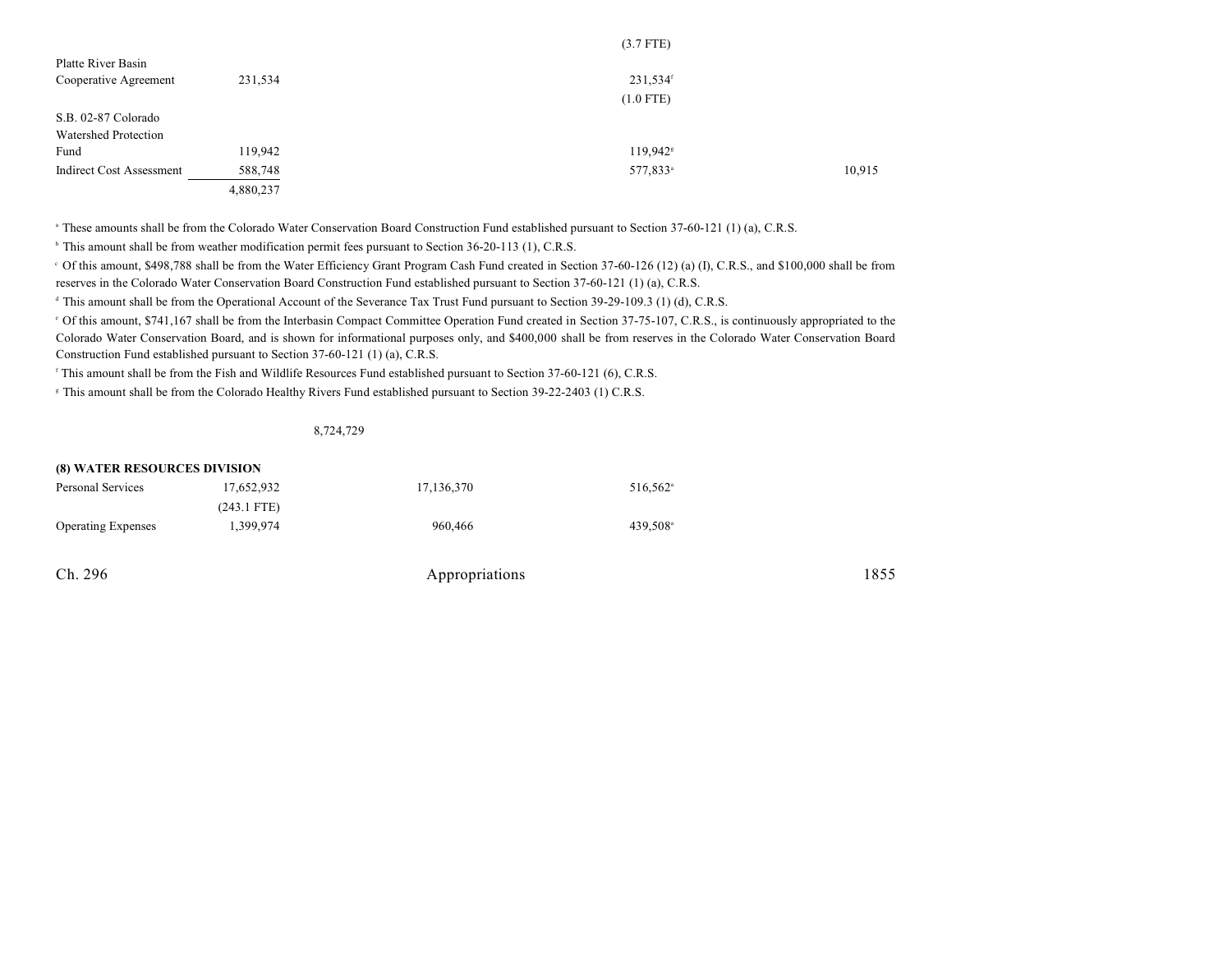|                                 | APPROPRIATION FROM        |              |                               |                                                |                        |                                       |                                |
|---------------------------------|---------------------------|--------------|-------------------------------|------------------------------------------------|------------------------|---------------------------------------|--------------------------------|
|                                 | ITEM &<br><b>SUBTOTAL</b> | <b>TOTAL</b> | <b>GENERAL</b><br><b>FUND</b> | <b>GENERAL</b><br><b>FUND</b><br><b>EXEMPT</b> | CASH<br><b>FUNDS</b>   | <b>REAPPROPRIATED</b><br><b>FUNDS</b> | <b>FEDERAL</b><br><b>FUNDS</b> |
|                                 | ${\mathbb S}$             | \$           | \$                            | \$                                             | \$                     | $\mathsf{\$}$<br>\$                   |                                |
| <b>Interstate Compacts</b>      | 76,002                    |              | 76,002                        |                                                |                        |                                       |                                |
| Republican River                |                           |              |                               |                                                |                        |                                       |                                |
| Compact Compliance              | 316,364                   |              | 316,364                       |                                                |                        |                                       |                                |
|                                 | $(5.0$ FTE)               |              |                               |                                                |                        |                                       |                                |
| Satellite Monitoring            |                           |              |                               |                                                |                        |                                       |                                |
| System                          | 399,857                   |              | 194,968                       |                                                | 204,889 <sup>b</sup>   |                                       |                                |
|                                 | $(2.0$ FTE)               |              |                               |                                                |                        |                                       |                                |
| Augmentation of Water           |                           |              |                               |                                                |                        |                                       |                                |
| for Sand and Gravel             |                           |              |                               |                                                |                        |                                       |                                |
| Extraction                      | 44,400                    |              |                               |                                                | 44,400°                |                                       |                                |
| Dam Emergency Repair            | 50,000                    |              |                               |                                                | $50,000$ <sup>d</sup>  |                                       |                                |
| Federal Grant                   | 126,042                   |              |                               |                                                |                        |                                       | $126,042^{\circ}$              |
| River Decision Support          |                           |              |                               |                                                |                        |                                       |                                |
| Systems                         | 206,232                   |              |                               |                                                | $206,232$ <sup>d</sup> |                                       |                                |
|                                 |                           |              |                               |                                                | $(2.0$ FTE)            |                                       |                                |
| H.B. 03-1334 Temporary          |                           |              |                               |                                                |                        |                                       |                                |
| Interruptible Water             |                           |              |                               |                                                |                        |                                       |                                |
| Supply Agreements               | 61,589                    |              |                               |                                                | 61,589f                |                                       |                                |
| S.B. 04-225 Well                |                           |              |                               |                                                |                        |                                       |                                |
| Enforcement                     | 1,489                     |              |                               |                                                | 1,489 <sup>s</sup>     |                                       |                                |
| <b>Indirect Cost Assessment</b> | 47,028                    |              |                               |                                                | 43,947h                |                                       | 3,081                          |
|                                 |                           | 20,381,909   |                               |                                                |                        |                                       |                                |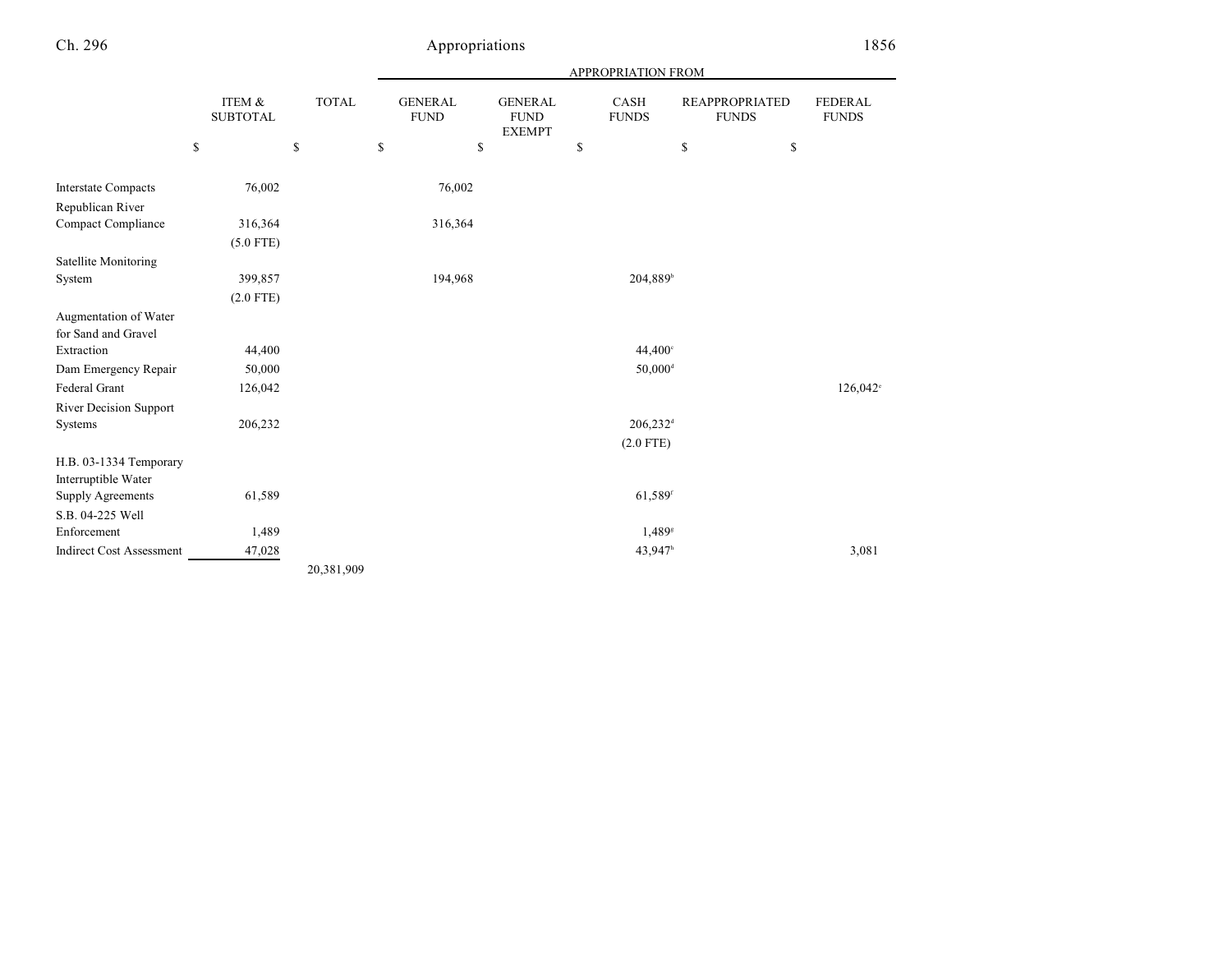<sup>a</sup> Of these amounts, \$538,133 shall be from the Division of Water Resources Ground Water Management Cash Fund established pursuant to Section 37-80-111.5 (1) (d), C.R.S., \$359,990 shall be from the Well Inspection Cash Fund established pursuant to Section 37-80-111.5 (1) (d), C.R.S., and \$57,947 shall be from various sources of cash.

<sup>b</sup> This amount shall be from the Satellite Monitoring System Cash Fund established pursuant to Section 37-80-111.5 (1) (c), C.R.S.

<sup>e</sup> This amount shall be from the Gravel Pit Lakes Augmentation Fund established pursuant to Section 37-90-137 (11) (f), C.R.S.

<sup>d</sup> These amounts shall be from the Colorado Water Conservation Board Construction Fund established pursuant to Section 37-60-121 (1) (a), C.R.S.

This amount reflects funds anticipated to be received from the United States Bureau of Reclamation and from the Federal Emergency Management Agency, and is shown for informational purposes only.

<sup>r</sup> This amount shall be from the Division of Water Resources Ground Water Management Cash Fund established pursuant to Section 37-80-111.5 (1) (d), C.R.S.

<sup>8</sup> This amount shall be from the Well Enforcement Cash Fund created pursuant to Section 37-90-111.5 (5) (b), C.R.S.

<sup>h</sup> Of this amount, \$19,920 shall be from reserves in the Colorado Water Conservation Board Construction Fund established pursuant to Section 37-60-121 (1) (a), C.R.S., and \$24,027 shall be from various sources of cash funds.

#### **(9) DIVISION OF WILDLIFE**

#### **(A) Division Operations**

| (1) Director's Office   | 2,037,530     |
|-------------------------|---------------|
|                         | $(18.0$ FTE)  |
| (2) Wildlife Management | 64,531,311    |
|                         | $(551.4$ FTE) |
| (3) Technical Services  | 6,536,099     |
|                         | $(60.0$ FTE)  |
| (4) Information         |               |
| Technology              | 1,580,395     |
|                         | 74,685,335    |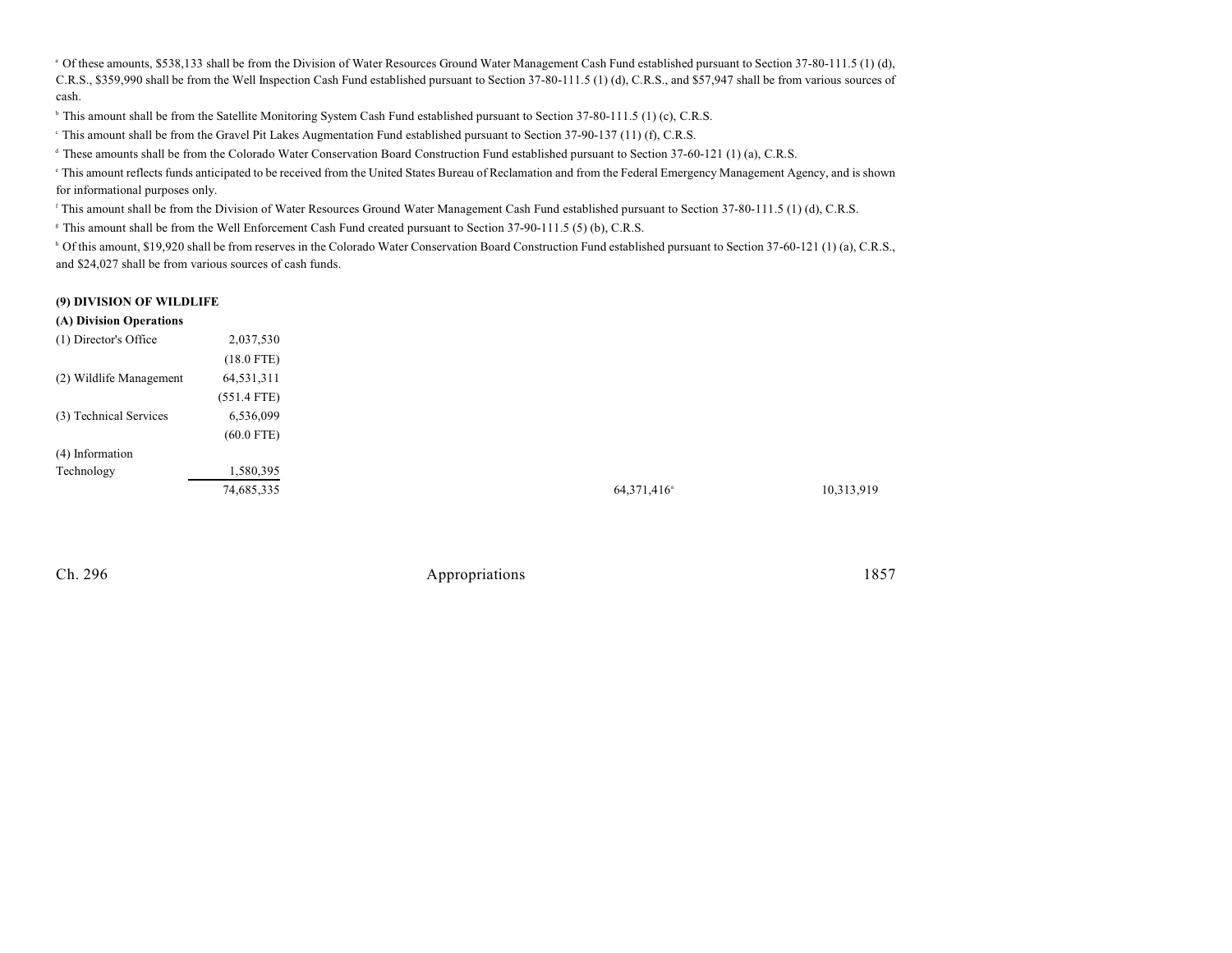|                           |              | APPROPRIATION FROM            |                                         |                      |                                       |                                |  |
|---------------------------|--------------|-------------------------------|-----------------------------------------|----------------------|---------------------------------------|--------------------------------|--|
| ITEM &<br><b>SUBTOTAL</b> | <b>TOTAL</b> | <b>GENERAL</b><br><b>FUND</b> | GENERAL<br><b>FUND</b><br><b>EXEMPT</b> | CASH<br><b>FUNDS</b> | <b>REAPPROPRIATED</b><br><b>FUNDS</b> | <b>FEDERAL</b><br><b>FUNDS</b> |  |
|                           |              |                               |                                         |                      |                                       |                                |  |
|                           |              |                               |                                         |                      |                                       |                                |  |

<sup>a</sup> Of this amount, \$56,606,416 shall be from the Wildlife Cash Fund established pursuant to Section 33-1-112 (1) (a), C.R.S., \$6,200,000 shall be from the Great Outdoors Colorado Board, and is shown for informational purposes only, \$900,000 shall be from the Wildlife Management Public Education Fund established pursuant to Section 33-1-112 (3.5) (a), C.R.S., \$500,000 shall be from subscription revenues from Colorado Outdoors Magazine, \$150,000 shall be from cash grants and donations, and \$15,000 shall be from the Federal Aid Projects Income Fund.

#### **(B) Special Purpose**

| Wildlife Commission             |                        |
|---------------------------------|------------------------|
| Discretionary Fund              | $160,000^{\circ}$      |
| Game Damage Claims              |                        |
| and Prevention                  | 1,282,500 <sup>a</sup> |
| <b>Instream Flow Program</b>    | 296,027 <sup>a</sup>   |
| Habitat Partnership             |                        |
| Program                         | 2,500,000              |
| S.B. 08-226 Aquatic             |                        |
| Nuisance Species                | 1,304,544°             |
| Grants and Habitat              |                        |
| Partnerships <sup>47</sup>      | 1,625,000 <sup>d</sup> |
| Asset Maintenance and           |                        |
| Repairs <sup>48</sup>           | $606,880$ <sup>a</sup> |
| <b>Indirect Cost Assessment</b> | $3,597,623$ °          |
|                                 | 11,372,574             |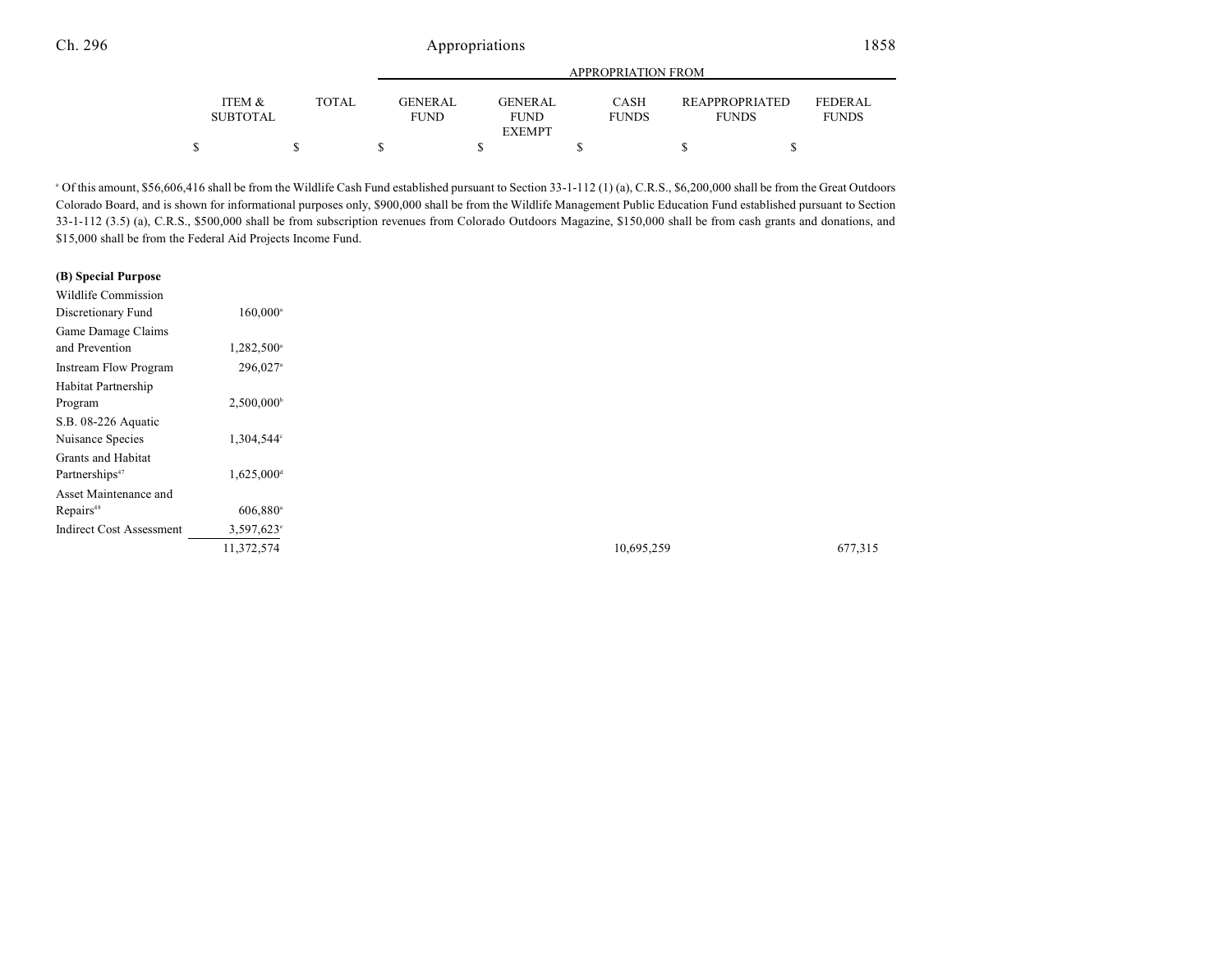<sup>a</sup> These amounts shall be from the Wildlife Cash Fund established pursuant to Section 33-1-112 (1) (a), C.R.S.

<sup>b</sup> This amount shall be from the Habitat Partnership Cash Fund created pursuant to Section 33-1-112 (8) (a), C.R.S.

This amount shall be from the Division of Wildlife Aquatic Nuisance Species Fund created in Section 33-10.5-108 (2) (a), C.R.S., is continuously appropriated to the Division of Wildlife, and is shown for informational purposes.

<sup>d</sup> Of this amount, \$1,475,000 shall be from the Wildlife Cash Fund established pursuant to Section 33-1-112 (1) (a), C.R.S., and \$150,000 shall be from the sale of waterfowl stamps created pursuant to Section 33-4-102.5 (3) (a), C.R.S.

 $\degree$  Of this amount, \$2,920,308 shall be from the Wildlife Cash Fund established pursuant to Section 33-1-112 (1) (a), C.R.S., and \$677,315 is anticipated to be received from federal funds.

86,057,909

#### **TOTALS PART XIV**

| (NATURAL         |               |              |                            |             |              |
|------------------|---------------|--------------|----------------------------|-------------|--------------|
| <b>RESOURCES</b> | \$224,226,467 | \$23,806,367 | <del>\$171.984.578</del> ° | \$8,554,860 | \$19,880,662 |
|                  | \$224,167,142 | \$23,813,651 | \$171,641,169ª             |             | \$20,157,462 |

<sup>a</sup> This amount includes \$13,496,029 \$13,222,723 from the Operational Account of the Severance Tax Trust Fund pursuant to Section 39-29-109.3 (1), C.R.S.

**FOOTNOTES** -- The following statements are referenced to the numbered footnotes throughout section 2.

42 Department of Natural Resources, Division of Reclamation, Mining, and Safety, Inactive Mines, Mine Site Reclamation -- It is the intent of the General Assembly that these funds shall remain available until completion of the project or the close of FY 2013-14, whichever comes first. At project completion or the end of the three-year period, any unexpended balances shall revert to the Operational Account of the Severance Tax Trust Fund from which they were appropriated.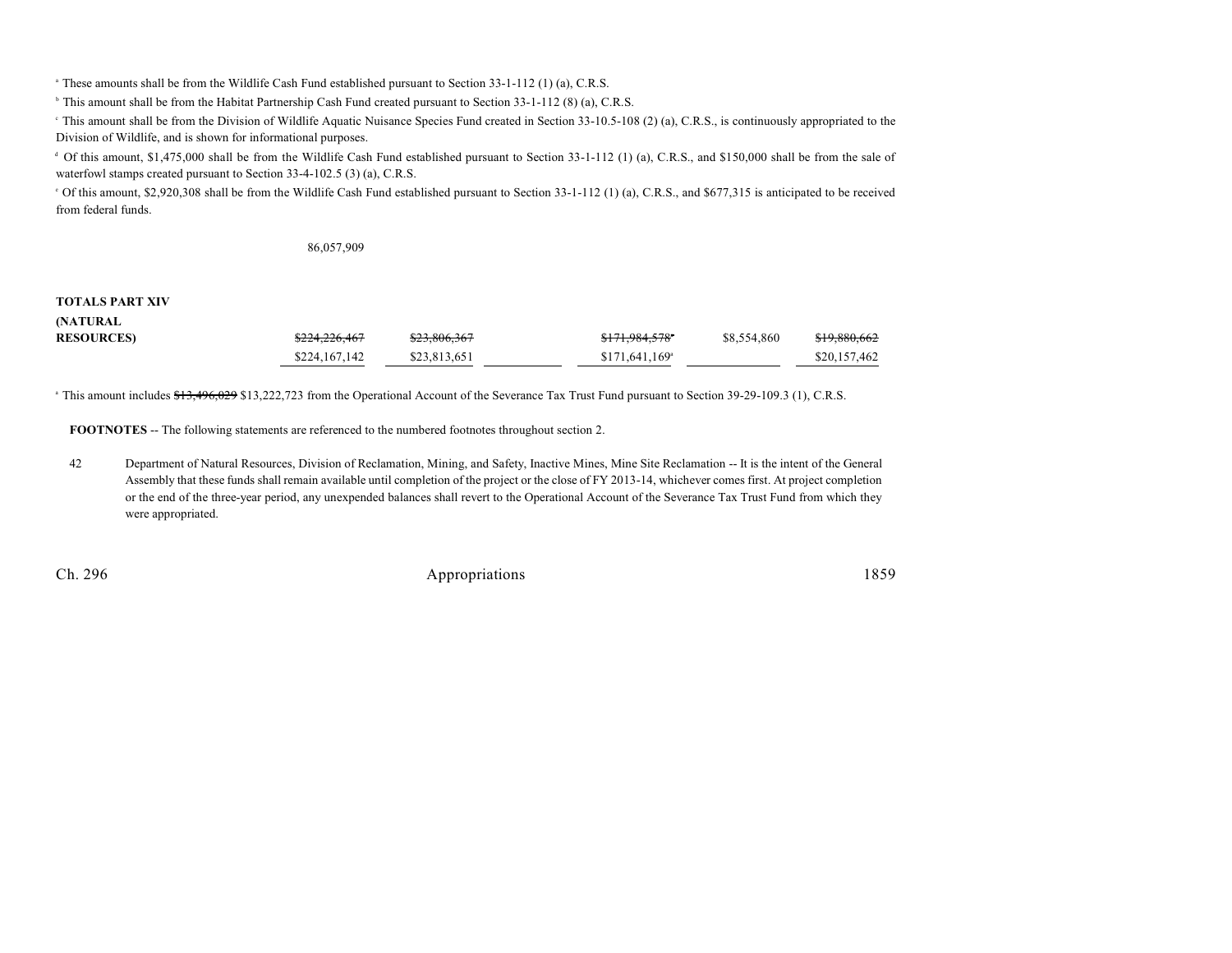- 43 Department of Natural Resources, Division of Reclamation, Mining, and Safety, Inactive Mines, Reclamation of Forfeited Mine Sites -- It is the intent of the General Assembly that the appropriation to this line item shall remain available until the completion of the project or the close of FY 2013-14, whichever comes first. At project completion or the end of the three-year period, any unexpended balances shall revert to the Operational Account of the Severance Tax Trust Fund from which this appropriation was made.
- 44 Department of Natural Resources, Oil and Gas Conservation Commission, Emergency Response -- It is the intent of the General Assembly that funding for this line item be expended in the event that there is an oil and gas related emergency under the jurisdiction of the Oil and Gas Conservation Commission. The purpose of this funding is for investigation, prevention, monitoring, and mitigation of circumstances which are caused by or are alleged to be associated with oil and gas activities and which call for immediate action by the Oil and Gas Conservation Commission. An emergency creates a threat to public health, safety, or welfare or to the environment as proclaimed by the Oil and Gas Conservation Commission Director and approved by order of the Oil and Gas Conservation Commission.
- 45 Department of Natural Resources, Oil and Gas Conservation Commission, Special Environmental Protection and Mitigation Studies -- It is the intent of the General Assembly that funding for this line item be used for special environmental protection and mitigation studies including, but not limited to gas seepage mitigation studies, outcrop monitoring studies, soil gas surveys in the vicinity of plugged orphaned wells, and baseline water quality and subsequent follow-up studies.
- 46 Department of Natural Resources, Parks and Outdoor Recreation, Special Purpose, Off-highway Vehicle Grants -- It is the intent of the General Assembly that the appropriation to this line item remain available until the completion of all funded projects or the close of FY 2013-14, whichever comes first.
- 47 Department of Natural Resources, Division of Wildlife, Special Purpose, Grants and Habitat Partnerships -- It is the intent of the General Assembly that the appropriation to this line item remain available until the completion of all funded projects or the close of FY 2013-14, whichever comes first.
- 48 Department of Natural Resources, Division of Wildlife, Special Purpose, Asset Maintenance and Repairs -- It is the intent of the General Assembly that the appropriation to this line item remain available until the completion of all funded projects or the close of FY 2013-14, whichever comes first.